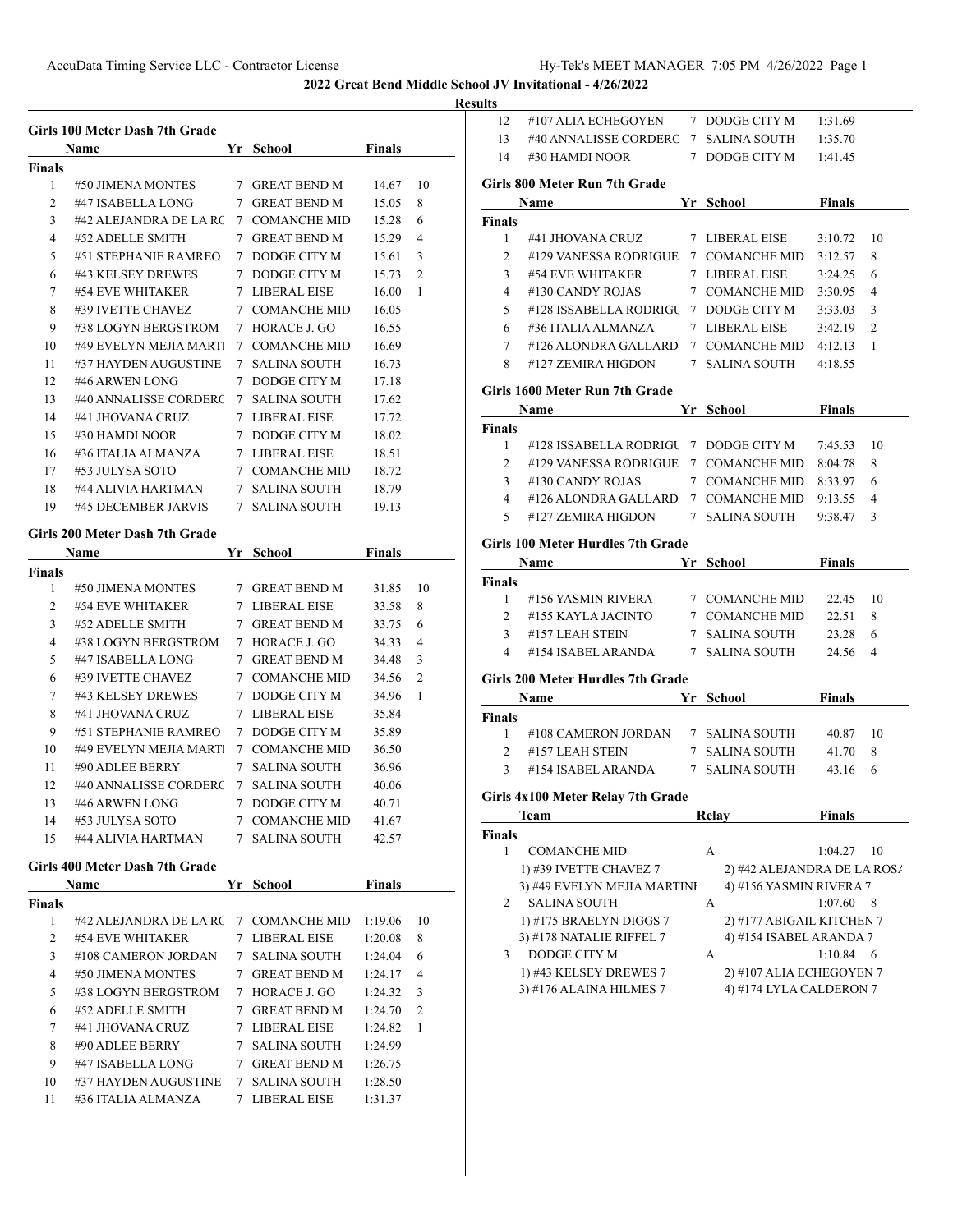|                    | Girls 4x200 Meter Relay 7th Grade        |                             |                   |      |
|--------------------|------------------------------------------|-----------------------------|-------------------|------|
|                    | Team                                     | Relay                       | Finals            |      |
| <b>Finals</b>      |                                          |                             |                   |      |
| $\mathbf{1}$       | <b>COMANCHE MID</b>                      | A                           | $2:18.43$ 10      |      |
|                    | 1) #39 IVETTE CHAVEZ 7                   | 2) #42 ALEJANDRA DE LA ROS/ |                   |      |
|                    | 3) #49 EVELYN MEJIA MARTINI              | 4) #156 YASMIN RIVERA 7     |                   |      |
| 2                  | <b>SALINA SOUTH</b>                      | A                           | 2:28.10           | 8    |
|                    | 1) #175 BRAELYN DIGGS 7                  | 2) #177 ABIGAIL KITCHEN 7   |                   |      |
|                    | 3) #201 JENA STROWIG 7                   | 4) #178 NATALIE RIFFEL 7    |                   |      |
| 3                  | DODGE CITY M                             | A                           | $2:33.32 \quad 6$ |      |
|                    | 1) #43 KELSEY DREWES 7                   | 2) #107 ALIA ECHEGOYEN 7    |                   |      |
|                    | 3) #176 ALAINA HILMES 7                  | 4) #174 LYLA CALDERON 7     |                   |      |
|                    | Girls 4x400 Meter Relay 7th Grade        |                             |                   |      |
|                    | Team                                     | Relay                       | <b>Finals</b>     |      |
| <b>Finals</b>      |                                          |                             |                   |      |
| $\mathbf{1}$       | <b>SALINA SOUTH</b>                      | A                           | 5:48.17           | - 10 |
|                    | 1) #206 ANGELA ON 7                      | 2) #175 BRAELYN DIGGS 7     |                   |      |
|                    | 3) #154 ISABEL ARANDA 7                  | 4) #108 CAMERON JORDAN 7    |                   |      |
|                    | 2 COMANCHE MID                           | A                           | 6:53.79           | 8    |
|                    | 1) #126 ALONDRA GALLARDO '               | 2) #129 VANESSA RODRIGUEZ   |                   |      |
|                    | 3) #130 CANDY ROJAS 7                    | 4) #53 JULYSA SOTO 7        |                   |      |
|                    | <b>Girls High Jump 7th Grade</b>         |                             |                   |      |
|                    | <b>Name</b>                              | Yr School                   | <b>Finals</b>     |      |
| Finals             |                                          |                             |                   |      |
| 1                  | #177 ABIGAIL KITCHEN                     | 7 SALINA SOUTH              | 4-00.00           | 10   |
| ---                | #201 JENA STROWIG                        | 7 SALINA SOUTH              | NΗ                |      |
|                    | <b>Girls Pole Vault 7th Grade</b>        |                             |                   |      |
|                    | Name                                     | Yr School                   | <b>Finals</b>     |      |
| <b>Finals</b>      |                                          |                             |                   |      |
| $\mathbf{1}$       | #47 ISABELLA LONG                        | 7 GREAT BEND M              | 6-00.00           | 10   |
| 2                  | #52 ADELLE SMITH                         | 7 GREAT BEND M              | 5-06.00           | 7    |
| $\overline{2}$     | #50 JIMENA MONTES                        | 7 GREAT BEND M              | 5-06.00           | 7    |
|                    |                                          |                             |                   |      |
|                    | <b>Girls Long Jump 7th Grade</b><br>Name | Yr School                   | <b>Finals</b>     |      |
|                    |                                          |                             |                   |      |
| <b>Finals</b><br>1 | #177 ABIGAIL KITCHEN                     | 7 SALINA SOUTH              | 12-02.00          | 10   |
| 2                  | #157 LEAH STEIN                          | 7 SALINA SOUTH              | 11-09.00          | 8    |
| 3                  | #206 ANGELA ON                           | 7 SALINA SOUTH              | 11-00.00          | 6    |
| 4                  | #201 JENA STROWIG                        | 7 SALINA SOUTH              | 10-07.00          | 4    |
|                    |                                          |                             |                   |      |
|                    | <b>Girls Shot Put 7th Grade</b>          |                             |                   |      |
|                    | Name                                     | Yr School                   | <b>Finals</b>     |      |
| <b>Finals</b>      |                                          |                             |                   |      |
| 1                  | #220 MAKINZIE BENEKE                     | 7 GREAT BEND M              | 25-01.00          | 10   |
| 2                  | #221 MADISON DREWEL                      | 7 GREAT BEND M              | 22-00.00          | 8    |
| 3                  | #227 A'TEJIA THOMAS                      | 7 GREAT BEND M              | 21-01.00          | 6    |
| 4                  | #226 ARIANNA RODRIGUE                    | 7 COMANCHE MID 20-09.00     |                   | 4    |
| 5                  | #206 ANGELA ON                           | 7 SALINA SOUTH              | 20-06.00          | 3    |
| 6                  | #228 ARRABELLA VARGAS                    | 7 COMANCHE MID 19-07.00     |                   | 2    |
| 7                  | #223 JOHANA JASPER                       | 7 SALINA SOUTH              | 19-04.00          | 1    |
| 8                  | #229 PRESLEY WELCHEL                     | 7 DODGE CITY M              | 19-01.00          |      |
| 9                  | #224 SAMANTHA MARINC                     | 7 COMANCHE MID 18-00.00     |                   |      |
| 10                 | #155 KAYLA JACINTO                       | 7 COMANCHE MID 16-11.00     |                   |      |
|                    |                                          |                             |                   |      |

| 11            | #222 ALEXANDRA FRAIRE                           |    | 7 DODGE CITY M                   | 16-05.00       |    |
|---------------|-------------------------------------------------|----|----------------------------------|----------------|----|
| 12            | #90 ADLEE BERRY                                 |    | 7 SALINA SOUTH                   | 16-02.00       |    |
| 13            | #45 DECEMBER JARVIS                             |    | 7 SALINA SOUTH                   | 14-04.00       |    |
|               |                                                 |    |                                  |                |    |
|               | <b>Girls Discus Throw 7th Grade</b>             |    |                                  |                |    |
|               | Name                                            |    | Yr School                        | <b>Finals</b>  |    |
| <b>Finals</b> |                                                 |    |                                  |                |    |
| 1             | #155 KAYLA JACINTO                              |    | 7 COMANCHE MID                   | 47-06          | 10 |
| 2             | #228 ARRABELLA VARGAS                           |    | 7 COMANCHE MID                   | 45-07          | 8  |
| 3             | #226 ARIANNA RODRIGUE                           |    | 7 COMANCHE MID                   | $43 - 00$      | 6  |
| 4             | #224 SAMANTHA MARINO                            |    | 7 COMANCHE MID                   | 40-05          | 4  |
| 5             | #229 PRESLEY WELCHEL                            |    | 7 DODGE CITY M                   | $40 - 03$      | 3  |
| 6             | #227 A'TEJIA THOMAS                             |    | 7 GREAT BEND M                   | 39-05          | 2  |
| 7             | #206 ANGELA ON                                  |    | 7 SALINA SOUTH                   | 37-08.50       | 1  |
| 8             | #221 MADISON DREWEL                             |    | 7 GREAT BEND M                   | 35-05.50       |    |
| 9             | #220 MAKINZIE BENEKE                            |    | 7 GREAT BEND M                   | 34-10.50       |    |
| 10            | #223 JOHANA JASPER                              | 7  | <b>SALINA SOUTH</b>              | 33-04.50       |    |
| 11            | #45 DECEMBER JARVIS                             |    | 7 SALINA SOUTH                   | 29-00          |    |
| 12            | #222 ALEXANDRA FRAIRE                           |    | 7 DODGE CITY M                   | 28-09          |    |
| 13            | #127 ZEMIRA HIGDON                              | 7  | <b>SALINA SOUTH</b>              | 24-11          |    |
|               | Girls 100 Meter Dash 8th Grade                  |    |                                  |                |    |
|               |                                                 |    |                                  |                |    |
|               | Name                                            |    | Yr School                        | <b>Finals</b>  |    |
| Finals        |                                                 |    |                                  |                |    |
| 1             | #18 LILIANA ARROYO ALI<br>#21 ALEXIS CUNNINGHAN | 8  | <b>COMANCHE MID</b>              | 14.55          | 10 |
| 2             |                                                 | 8  | DODGE CITY M                     | 15.23          | 8  |
| 3             | #35 JAYLA WERNER                                | 8  | LIBERAL EISE                     | 15.26          | 6  |
| 4             | #24 ELIZABETH GARAY                             |    | 8 SALINA SOUTH                   | 15.61          | 4  |
| 5             | #25 ALYVIA GRABAST                              |    | 8 GREAT BEND M                   | 15.66          | 3  |
| 6             | #19 VALERIE AVILA                               |    | 8 DODGE CITY M                   | 15.70          | 2  |
| 7             | #27 HEIDI JORDING                               |    | 8 GREAT BEND M                   | 15.92          | 1  |
| 8             | #34 LILLIAN WENGER                              |    | 8 HORACE J. GO                   | 16.19          |    |
| 9             | #20 PEYTON CASE                                 |    | 8 HORACE J. GO                   | 17.04          |    |
| 10            | #32 LAYLA PIEDRA                                |    | 8 LIBERAL EISE                   | 17.20          |    |
| 11            | #26 MILLI JARQUIN                               |    | 8 LIBERAL EISE                   | 17.64          |    |
| 12            | #29 DANIELA LOYA                                |    | 8 HORACE J. GO                   | 18.45          |    |
| 13            | #22 KIYLEE DAVIS                                |    | 8 SALINA SOUTH                   | 18.67          |    |
| 14            | #31 LAURYNN PHALEN                              |    | 8 SALINA SOUTH                   | 18.68          |    |
| 15            | #23 AILEEN FLORES                               |    | 8 LIBERAL EISE                   | 18.69          |    |
| 16            | #33 ALIANA RIOS                                 | 8  | <b>SALINA SOUTH</b>              | 19.03          |    |
| 17            | #28 YARELY LOPEZ                                | 8  | <b>THOMAS MORE</b>               | 19.71          |    |
|               | Girls 200 Meter Dash 8th Grade                  |    |                                  |                |    |
|               | Name                                            |    | Yr School                        | Finals         |    |
| <b>Finals</b> |                                                 |    |                                  |                |    |
| 1             | #18 LILIANA ARROYO ALI                          |    | 8 COMANCHE MID                   | 31.32          | 10 |
| 2             | #35 JAYLA WERNER                                | 8  | <b>LIBERAL EISE</b>              | 32.92          | 8  |
| 3             | #21 ALEXIS CUNNINGHAN                           | 8. | DODGE CITY M                     | 33.64          | 6  |
| 4             | #89 NATALLIE VEIT                               | 8. | <b>SALINA SOUTH</b>              | 33.70          | 4  |
| 5             | #86 LYDIA GERRY                                 | 8  | <b>SALINA SOUTH</b>              | 34.29          | 3  |
| 6             | #25 ALYVIA GRABAST                              |    | 8 GREAT BEND M                   | 34.93          | 2  |
| 7             |                                                 |    | 8 HORACE J. GO                   | 36.04          | 1  |
|               | #20 PEYTON CASE                                 |    |                                  |                |    |
| 8             | #27 HEIDI JORDING                               | 8  | <b>GREAT BEND M</b>              | 36.06          |    |
| 9             | #34 LILLIAN WENGER                              |    | 8 HORACE J. GO                   | 36.70          |    |
| 10            | #84 ANNA BOURELL                                |    |                                  |                |    |
| 11            | #26 MILLI JARQUIN                               |    | 8 LIBERAL EISE<br>8 LIBERAL EISE | 37.34<br>39.85 |    |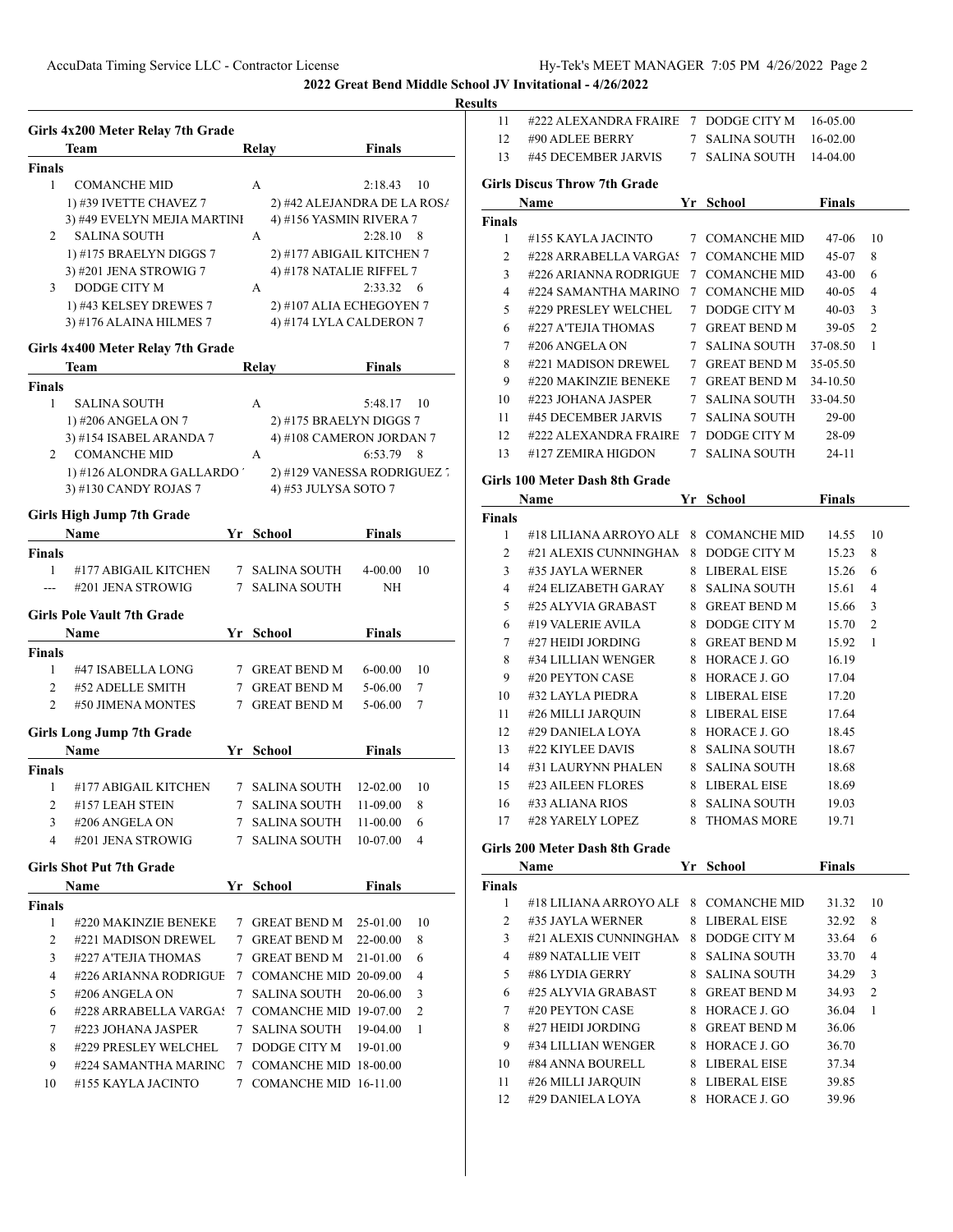|                     | Name                                 | Yr School                        | <b>Finals</b>        |    |
|---------------------|--------------------------------------|----------------------------------|----------------------|----|
| 13                  | #23 AILEEN FLORES                    | 8 LIBERAL EISE                   | 40.76                |    |
|                     | 14 #83 REYNA BOTELLO                 | 8 DODGE CITY M                   | 41.21                |    |
|                     | 15 #88 NADA HASSAN                   | 8 DODGE CITY M                   | 41.26                |    |
| 16                  | #82 HALEY BILLINGS                   | 8 SALINA SOUTH                   | 44.99                |    |
|                     | Girls 400 Meter Dash 8th Grade       |                                  |                      |    |
| <b>Finals</b>       | <b>Name</b>                          | Yr School                        | <b>Finals</b>        |    |
| 1                   | #18 LILIANA ARROYO ALE               | 8 COMANCHE MID                   | 1:13.42              | 10 |
| 2                   | #103 ELIZABETH LUNA                  | 8   SALINA SOUTH                 | 1:21.43              | 8  |
| 3                   | #105 JAMIE SIMMONS                   | 8 COMANCHE MID                   | 1:23.66              | 6  |
| 4                   | #100 LILLIAN DAVIS                   | 8 SALINA SOUTH                   | 1:25.60              | 4  |
| 5                   | #106 MARIAH SNYDER                   | 8 DODGE CITY M                   | 1:28.40              | 3  |
| 6                   | #102 MIYA GARCIA                     | 8 SALINA SOUTH                   | 1:29.60              | 2  |
| 7                   | #84 ANNA BOURELL                     | 8 LIBERAL EISE                   | 1:30.31              | 1  |
| 8                   | #32 LAYLA PIEDRA                     | 8 LIBERAL EISE                   | 1:31.62              |    |
| 9                   | #20 PEYTON CASE                      | 8 HORACE J. GO                   | 1:32.72              |    |
| 10                  | #26 MILLI JARQUIN                    | 8 LIBERAL EISE                   | 1:34.17              |    |
| 11                  | #83 REYNA BOTELLO                    | 8 DODGE CITY M                   | 1:38.86              |    |
| 12                  | #29 DANIELA LOYA                     | 8 HORACE J. GO                   | 1:41.68              |    |
| 13                  | #23 AILEEN FLORES                    | 8 LIBERAL EISE                   | 1:43.55              |    |
|                     | Girls 800 Meter Run 8th Grade        |                                  |                      |    |
|                     | Name                                 | Yr School                        | <b>Finals</b>        |    |
| <b>Finals</b>       |                                      |                                  |                      |    |
| 1                   | #35 JAYLA WERNER                     | 8 LIBERAL EISE                   | 3:19.70              | 10 |
| 2                   | #105 JAMIE SIMMONS                   | 8 COMANCHE MID                   | 3:21.19              | 8  |
| 3                   | #134 IMAAN HASSAN                    | 8 DODGE CITY M                   | 3:23.15              | 6  |
| 4                   | #131 KATIE ALLEN                     | 8 SALINA SOUTH                   | 3:26.32              | 4  |
| 5                   | #133 ZOE DAVIDSON                    | 8 SALINA SOUTH                   | 3:27.50              | 3  |
| 6                   | #136 ANAYAH HERRADA                  | 8 DODGE CITY M                   | 3:31.34              | 2  |
| 7                   | #137 ANNELIESE STROWIC               | 8 SALINA SOUTH                   | 3:34.80              | 1  |
| 8                   | #32 LAYLA PIEDRA                     | 8 LIBERAL EISE                   | 3:39.49              |    |
| 9                   | #135 VANESSA HERNANDI 8 DODGE CITY M |                                  | 3:46.27              |    |
| 10                  | #132 LILY ARNTT                      | 8 COMANCHE MID                   | 3:48.58              |    |
| 11                  | #26 MILLI JARQUIN                    | 8 LIBERAL EISE                   | 3:53.23              |    |
| 12                  | #84 ANNA BOURELL                     | 8 LIBERAL EISE                   | 4:02.92              |    |
| 13                  | #138 FELICITY WOMACK                 | 8 SALINA SOUTH                   | 4:08.52              |    |
|                     | Girls 1600 Meter Run 8th Grade       |                                  |                      |    |
|                     | Name                                 | Yr School                        | <b>Finals</b>        |    |
| <b>Finals</b>       |                                      |                                  |                      |    |
| $\mathbf{1}$        | #106 MARIAH SNYDER                   | 8 DODGE CITY M                   | 7:37.58              | 10 |
| $\overline{2}$      | #131 KATIE ALLEN                     | 8 SALINA SOUTH                   | 7:42.65              | 8  |
| 3                   | #133 ZOE DAVIDSON                    | 8 SALINA SOUTH                   | 7:43.58              | 6  |
| 4                   | #132 LILY ARNTT                      | 8 COMANCHE MID                   | 8:48.64              | 4  |
| 5                   | #136 ANAYAH HERRADA                  | 8 DODGE CITY M                   | 8:58.99              | 3  |
| 6                   | #152 NAYELI SOLIS                    | 8 DODGE CITY M                   | 9:05.80              | 2  |
|                     | Girls 3200 Meter Run 8th Grade       |                                  |                      |    |
|                     | Name                                 | Yr School                        | Finals               |    |
| <b>Finals</b>       |                                      |                                  |                      |    |
|                     | #216 ADDYSON BRUCE                   | 8 GREAT BEND M<br>8 LIBERAL EISE | 15:16.62<br>15:22.47 | 10 |
| 1<br>$\overline{2}$ | #84 ANNA BOURELL                     |                                  |                      | 8  |

|                | <b>Girls 100 Meter Hurdles 8th Grade</b><br>Name   |       | Yr School                                         | <b>Finals</b> |    |
|----------------|----------------------------------------------------|-------|---------------------------------------------------|---------------|----|
| <b>Finals</b>  |                                                    |       |                                                   |               |    |
| 1              | #162 BROOKE BEFORT<br>8                            |       | <b>THOMAS MORE</b>                                | 21.12         | 10 |
| $\overline{2}$ | #168 VANESSA RAYO<br>8                             |       | DODGE CITY M                                      | 21.56         | 8  |
| 3              | #166 CHETACHI IKEDINAC                             |       | 8 SALINA SOUTH                                    | 21.90         | 6  |
| 4              | #167 LUCIANA KEENE<br>8                            |       | SALINA SOUTH                                      | 23.42         | 4  |
| 5              | #165 XITLALIC DELEON                               |       | 8 SALINA SOUTH                                    | 26.65         | 3  |
| 6              | #163 AMANDA BOUTHAVC                               |       | 8 DODGE CITY M                                    | 27.11         | 2  |
| 7              | #164 KATIE BURTON                                  |       | 8 DODGE CITY M                                    | 27.70         | 1  |
|                | Girls 200 Meter Hurdles 8th Grade                  |       |                                                   |               |    |
|                | Name                                               |       | Yr School                                         | <b>Finals</b> |    |
| <b>Finals</b>  |                                                    |       |                                                   |               |    |
| 1              | #162 BROOKE BEFORT<br>8                            |       | THOMAS MORE                                       | 37.96         | 10 |
| $\overline{2}$ | #168 VANESSA RAYO                                  |       | 8 DODGE CITY M                                    | 38.30         | 8  |
| 3              | #165 XITLALIC DELEON                               |       | 8 SALINA SOUTH                                    | 44.91         | 6  |
| 4              | #164 KATIE BURTON                                  |       | 8 DODGE CITY M                                    | 52.36         | 4  |
| 5              | #166 CHETACHI IKEDINAC 8 SALINA SOUTH              |       |                                                   | 56.22         | 3  |
|                | Girls 4x100 Meter Relay 8th Grade                  |       |                                                   |               |    |
|                | Team                                               |       | Relay                                             | <b>Finals</b> |    |
| <b>Finals</b>  |                                                    |       |                                                   |               |    |
| 1              | <b>THOMAS MORE</b>                                 | A     |                                                   | 1:10.58       | 10 |
|                | 1) #87 MORGAN GREENWOOD                            |       | 2) #179 SINAI ARMENDARIZ 8                        |               |    |
| 2              | 3) #153 GRACE B. SCHMEIDLEF<br><b>SALINA SOUTH</b> |       | 4) #183 ELIZABETH QUACKENI                        | 1:11.28       | 8  |
|                | 1) #181 JALEE HURREN 8                             | A     | 2) #182 JASMINE LOPEZ 8                           |               |    |
|                | 3) #103 ELIZABETH LUNA 8                           |       | 4) #24 ELIZABETH GARAY 8                          |               |    |
| $\overline{3}$ | DODGE CITY M                                       | A     |                                                   | 1:14.31       | 6  |
|                | 1) #88 NADA HASSAN 8                               |       | 2) #19 VALERIE AVILA 8                            |               |    |
|                | 3) #180 BRIANNA CAJON 8                            |       | 4) #163 AMANDA BOUTHAVON                          |               |    |
|                |                                                    |       |                                                   |               |    |
|                | Girls 4x200 Meter Relay 8th Grade<br>Team          |       |                                                   |               |    |
|                |                                                    |       | Relay                                             | Finals        |    |
|                |                                                    |       |                                                   |               |    |
| <b>Finals</b>  |                                                    |       |                                                   |               |    |
| 1              | <b>THOMAS MORE</b>                                 | A     |                                                   | 2:31.69       | 10 |
|                | 1) #162 BROOKE BEFORT 8                            |       | 2) #199 JENNA BRULL 8                             |               |    |
| 2              | 3) #183 ELIZABETH QUACKENI<br>DODGE CITY M         | А     | 4) #87 MORGAN GREENWOOD                           | 2:33.67 8     |    |
|                | 1) #21 ALEXIS CUNNINGHAM 8                         |       | 2) #212 BRECKYN PUTNAM 8                          |               |    |
|                | 3) #88 NADA HASSAN 8                               |       | 4) #30 HAMDI NOOR 7                               |               |    |
|                | <b>SALINA SOUTH</b>                                | А     |                                                   | DQ            |    |
|                | 1) #200 EMILY MCDUFFIE 8                           |       | 2) #181 JALEE HURREN 8                            |               |    |
|                | 3) #167 LUCIANA KEENE 8                            |       | 4) #86 LYDIA GERRY 8                              |               |    |
|                | Girls 4x400 Meter Relay 8th Grade                  |       |                                                   |               |    |
|                | Team                                               | Relay |                                                   | <b>Finals</b> |    |
| Finals         |                                                    |       |                                                   |               |    |
| 1              | <b>SALINA SOUTH</b>                                | А     |                                                   | 5:57.40       | 10 |
|                | 1) #209 NAYELI CHAVEZ 8                            |       | 2) #137 ANNELIESE STROWIG 8                       |               |    |
|                | 3) #182 JASMINE LOPEZ 8                            |       | 4) #100 LILLIAN DAVIS 8                           |               |    |
| 2              | DODGE CITY M                                       | A     |                                                   | 6:17.13       | 8  |
|                | 1) #180 BRIANNA CAJON 8<br>3) #210 ERANDI TRIANA 8 |       | 2) #101 KEILA ESPARZA 8<br>4) #134 IMAAN HASSAN 8 |               |    |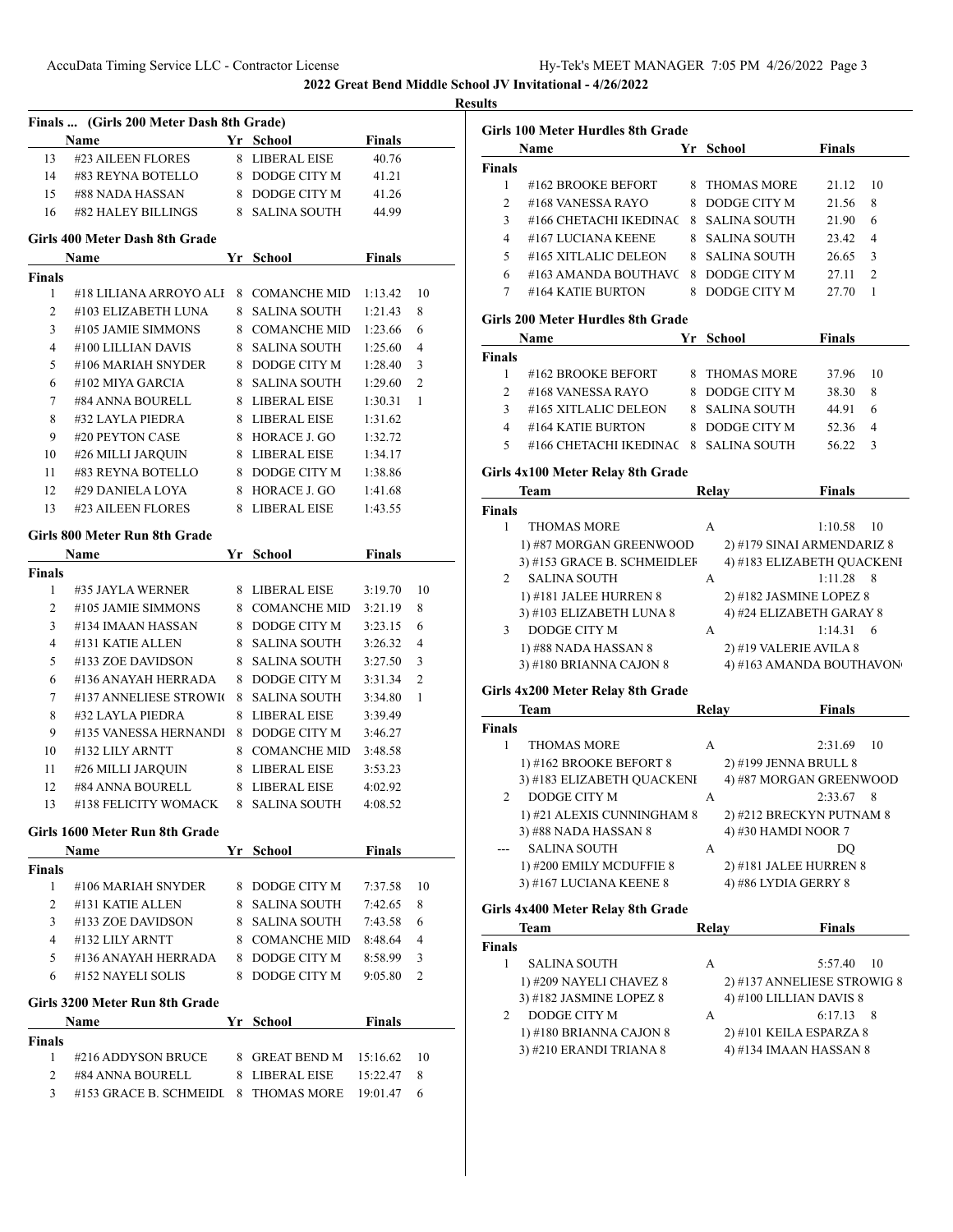#252 JAYLA THOLSTROP 8 LIBERAL EISE 16-10.00 #20 PEYTON CASE 8 HORACE J. GO 16-08.00

**2022 Great Bend Middle School JV Invitational - 4/26/2022**

|                | Finals  (Girls 4x400 Meter Relay 8th Grade)                                     |   |                                  |                          |     |
|----------------|---------------------------------------------------------------------------------|---|----------------------------------|--------------------------|-----|
| 3              | Team<br><b>THOMAS MORE</b>                                                      |   | Relay<br>A                       | <b>Finals</b><br>6:19.02 | 6   |
|                |                                                                                 |   |                                  |                          |     |
|                | 1) #199 JENNA BRULL 8<br>3) #183 ELIZABETH QUACKENI 4) #153 GRACE B. SCHMEIDLEF |   | 2) #179 SINAI ARMENDARIZ 8       |                          |     |
|                |                                                                                 |   |                                  |                          |     |
|                | <b>Girls High Jump 8th Grade</b>                                                |   |                                  |                          |     |
| Finals         | Name                                                                            |   | Yr School                        | <b>Finals</b>            |     |
| 1              | #162 BROOKE BEFORT                                                              |   | 8 THOMAS MORE                    | $4 - 00.00$              | 10  |
| $---$          | #212 BRECKYN PUTNAM                                                             |   | 8 DODGE CITY M                   | NH                       |     |
| ---            | #213 EMILY RHODAS                                                               |   | 8 DODGE CITY M                   | NH                       |     |
| ---            | #211 CHELSEY AHUMADA                                                            |   | 8 DODGE CITY M                   | NH                       |     |
| $\cdots$       | #166 CHETACHI IKEDINAC                                                          |   | 8 SALINA SOUTH                   | NH                       |     |
|                | <b>Girls Pole Vault 8th Grade</b>                                               |   |                                  |                          |     |
|                | <b>School</b> School<br>Name                                                    |   |                                  | <b>Finals</b>            |     |
| <b>Finals</b>  |                                                                                 |   |                                  |                          |     |
| <b>HAMPS</b>   | #216 ADDYSON BRUCE                                                              |   | 8 GREAT BEND M                   | NH                       |     |
|                | --- #211 CHELSEY AHUMADA                                                        |   | 8 DODGE CITY M                   | NH                       |     |
|                |                                                                                 |   |                                  |                          |     |
|                | <b>Girls Long Jump 8th Grade</b><br>Name                                        |   | Yr School                        | Finals                   |     |
| Finals         |                                                                                 |   |                                  |                          |     |
| 1              | #89 NATALLIE VEIT                                                               |   | 8 SALINA SOUTH                   | 13-04.00                 | 10  |
| 2              | #199 JENNA BRULL                                                                |   | 8 THOMAS MORE                    | 11-09.00                 | 8   |
| 3              | #25 ALYVIA GRABAST                                                              |   | 8 GREAT BEND M                   | 11-07.00                 | 6   |
| $\overline{4}$ | #183 ELIZABETH QUACKE                                                           |   | 8 THOMAS MORE                    | 11-02.00                 | 4   |
| 5              | #102 MIYA GARCIA                                                                |   | 8 SALINA SOUTH                   | 11-01.00                 | 3   |
| 6              | #153 GRACE B. SCHMEIDL                                                          |   | 8 THOMAS MORE                    | 10-01.00                 | 2   |
| 7              | #212 BRECKYN PUTNAM                                                             |   | 8 DODGE CITY M                   | 9-09.00                  | 0.5 |
| 7              | #32 LAYLA PIEDRA                                                                |   | 8 LIBERAL EISE                   |                          | 0.5 |
| 9              |                                                                                 |   |                                  | 9-09.00                  |     |
| 10             | #31 LAURYNN PHALEN<br>#23 AILEEN FLORES                                         |   | 8 SALINA SOUTH<br>8 LIBERAL EISE | 8-09.50<br>6-09.00       |     |
|                |                                                                                 |   |                                  |                          |     |
|                | <b>Girls Triple Jump 8th Grade</b>                                              |   |                                  |                          |     |
|                | <b>Name</b>                                                                     |   | Yr School                        | <b>Finals</b>            |     |
| Finals         |                                                                                 |   |                                  |                          |     |
| 1              | #105 JAMIE SIMMONS                                                              |   | 8 COMANCHE MID 24-05.50          |                          | 10  |
| 2              | #199 JENNA BRULL                                                                |   | 8 THOMAS MORE                    | 22-03.50                 | 8   |
| 3 <sup>7</sup> | #212 BRECKYN PUTNAM 8 DODGE CITY M 21-09.00                                     |   |                                  |                          | 6   |
| 4              | #89 NATALLIE VEIT                                                               |   | 8 SALINA SOUTH                   | 21-00.00                 | 4   |
| 5              | #138 FELICITY WOMACK                                                            |   | 8 SALINA SOUTH                   | 19-09.50                 | 2.5 |
| 5              | #102 MIYA GARCIA                                                                |   | 8 SALINA SOUTH                   | 19-09.50                 | 2.5 |
| $---$          | #214 GALILEA ESCOBEDO                                                           |   | 8 SALINA SOUTH                   | FOUL                     |     |
|                | <b>Girls Shot Put 8th Grade</b>                                                 |   |                                  |                          |     |
|                | Name                                                                            |   | Yr School                        | <b>Finals</b>            |     |
| <b>Finals</b>  |                                                                                 |   |                                  |                          |     |
| 1              | #246 ALLIE GERHARDT                                                             |   | 8 GREAT BEND M                   | 28-00.00                 | 10  |
| 2              | #27 HEIDI JORDING                                                               |   | 8 GREAT BEND M                   | 22-06.00                 | 8   |
| 3              | #250 DAN'YEL LOVE                                                               |   | 8 LIBERAL EISE                   | 22-02.00                 | 6   |
| 4              | #248 JOSELYNN HERNANI                                                           |   | 8 LIBERAL EISE                   | 21-07.00                 | 4   |
| 5              | #254 ADDELYN BRUNSTIN                                                           |   | 8 SALINA SOUTH                   | 20-06.00                 | 3   |
| 6              | #249 DANIELLA HERRERA                                                           |   | 8 SALINA SOUTH                   | 18-07.00                 | 2   |
|                | #251 MERCEDES RUEDA                                                             |   | 8 COMANCHE MID 18-03.00          |                          | 1   |
| 7              |                                                                                 |   |                                  |                          |     |
| 8<br>9         | #87 MORGAN GREENWOC<br>#242 NAYELI ALBA                                         | 8 | 8 THOMAS MORE<br>DODGE CITY M    | 18-01.00<br>17-03.00     |     |

| 12            | #247 RUBY HASSLER                     | 8  | <b>SALINA SOUTH</b>     | 16-07.00      |                |
|---------------|---------------------------------------|----|-------------------------|---------------|----------------|
| 13            | #28 YARELY LOPEZ                      | 8  | <b>THOMAS MORE</b>      | 16-02.00      |                |
| 14            | #253 ASHLEY VALLE ORTA                | 8. | DODGE CITY M            | 15-03.00      |                |
| 15            | #179 SINAI ARMENDARIZ                 | 8  | <b>THOMAS MORE</b>      | 15-02.00      |                |
| 16            | #209 NAYELI CHAVEZ                    | 8  | <b>SALINA SOUTH</b>     | 14-10.00      |                |
| 17            | #132 LILY ARNTT                       |    | 8 COMANCHE MID 14-08.00 |               |                |
| 18            | #244 CRYSTAL CARRASCC                 |    | 8 LIBERAL EISE          | 12-10.00      |                |
|               | <b>Girls Discus Throw 8th Grade</b>   |    |                         |               |                |
|               | Name                                  | Yr | School                  | <b>Finals</b> |                |
| <b>Finals</b> |                                       |    |                         |               |                |
| 1             | #27 HEIDI JORDING                     |    | 8 GREAT BEND M          | 63-08         | 10             |
| 2             | #243 LILIANA ARROYO                   |    | 8 COMANCHE MID          | 63-01         | 8              |
| 3             | #250 DAN'YEL LOVE                     |    | 8 LIBERAL EISE          | 61-09         | 6              |
| 4             | #246 ALLIE GERHARDT                   | 8  | <b>GREAT BEND M</b>     | 50-06         | 4              |
| 5             | #214 GALILEA ESCOBEDO                 | 8  | <b>SALINA SOUTH</b>     | 46-04.50      | 3              |
| 6             | #87 MORGAN GREENWOO                   | 8  | <b>THOMAS MORE</b>      | 46-01         | $\overline{c}$ |
| 7             | #249 DANIELLA HERRERA                 | 8  | <b>SALINA SOUTH</b>     | 45-05         | 1              |
| 8             | #251 MERCEDES RUEDA                   | 8  | <b>COMANCHE MID</b>     | 45-01         |                |
| 9             | #252 JAYLA THOLSTROP                  | 8  | LIBERAL EISE            | 43-06.50      |                |
| 10            | #248 JOSELYNN HERNANI                 | 8  | LIBERAL EISE            | $39-10$       |                |
| 11            | #179 SINAI ARMENDARIZ                 | 8  | <b>THOMAS MORE</b>      | 38-01         |                |
| 12            | #28 YARELY LOPEZ                      | 8  | <b>THOMAS MORE</b>      | 37-01.50      |                |
| 13            | #253 ASHLEY VALLE ORTA                |    | 8 DODGE CITY M          | 35-06         |                |
| 14            | #247 RUBY HASSLER                     |    | 8 SALINA SOUTH          | 34-04         |                |
| 15            | #245 ADDISYN CRIPE                    | 8  | SALINA SOUTH            | 33-09.50      |                |
| 16            | #242 NAYELI ALBA                      | 8  | DODGE CITY M            | $33 - 08$     |                |
| 17            | #132 LILY ARNTT                       | 8  | <b>COMANCHE MID</b>     | 31-08         |                |
|               |                                       |    |                         |               |                |
| 18            | #244 CRYSTAL CARRASCC                 |    | 8 LIBERAL EISE          | 29-07         |                |
| 19            | #210 ERANDI TRIANA                    |    | 8 DODGE CITY M          | 26-03         |                |
|               |                                       |    |                         |               |                |
|               | Boys 100 Meter Dash 7th Grade<br>Name |    | Yr School               | <b>Finals</b> |                |
| Finals        |                                       |    |                         |               |                |
| 1             | #59 MAX GERSTNER                      |    | 7 THOMAS MORE           | 12.97         | 10             |
| 2             | #74 CORTEZ SHEPHERD                   |    | 7 GREAT BEND M          | 13.17         | 8              |
| 3             | #62 HAYDEN LILES                      |    | 7 GREAT BEND M          | 13.52         | 6              |
| 4             | #64 ABERON MCCALL                     |    | 7 COMANCHE MID          | 13.81         | 4              |
| 5             | #58 JORDAN DREW                       |    | 7 GREAT BEND M          | 13.88         | 3              |
| 6             | #69 ARYAN PATEL                       |    | 7 SALINA SOUTH          | 14.22         | $\overline{c}$ |
| 7             | #71 OSMAN RAMOS                       |    | 7 DODGE CITY M          | 14.72         | 1              |
| 8             | #61 JAXSON LEONARD                    | 7  | <b>SALINA SOUTH</b>     | 14.97         |                |
| 9             | #73 MILTON RUELAS                     |    | 7 COMANCHE MID          | 15.26         |                |
| 10            | #72 RYLIN ROEHR                       |    | 7 LIBERAL EISE          | 15.81         |                |
| 11            | #57 SAWYER COOK                       | 7  | <b>SALINA SOUTH</b>     | 15.89         |                |
| 12            | #65 CALEB MULLIGAN                    |    | 7 GREAT BEND M          | 15.93         |                |
| 13            | #63 AARON MARTINEZ                    |    | 8 DODGE CITY M          | 16.13         |                |
| 14            | #76 PATRICK WEBER                     |    | 7 THOMAS MORE           | 16.78         |                |
| 15            | #67 ALONSO NUNEZ                      |    | 7 LIBERAL EISE          | 16.82         |                |
| 16            | #60 ABEL GOMEZ                        |    | 7 LIBERAL EISE          | 17.28         |                |
| 17            | #66 ELI NOUANLSY                      | 7  | <b>SALINA SOUTH</b>     | 17.41         |                |
| 18            | #56 DEREK BRIDGES                     |    | 7 HORACE J. GO          | 17.59         |                |
| 19            | #70 ERNEST PFEIFER                    | 7  | <b>THOMAS MORE</b>      | 17.64         |                |
| 20            | #77 CALEB ZAMORA                      |    | 7 LIBERAL EISE          | 17.80         |                |
| 21            | #75 ANOIR VARGAS                      | 7  | <b>THOMAS MORE</b>      | 20.13         |                |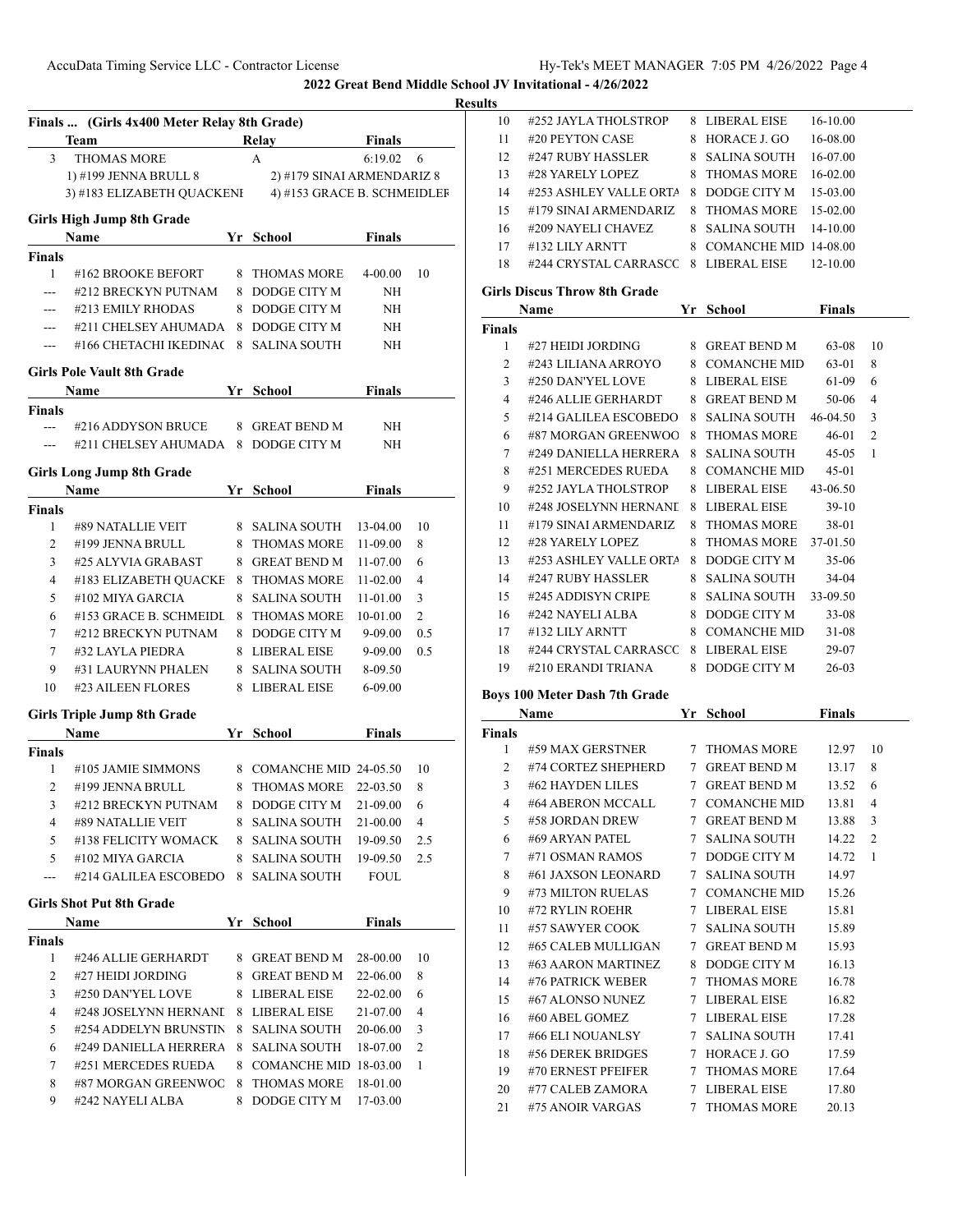**Results**

|                     | Boys 200 Meter Dash 7th Grade<br>Name |    | Yr School          | <b>Finals</b> |    |
|---------------------|---------------------------------------|----|--------------------|---------------|----|
| <b>Finals</b>       |                                       |    |                    |               |    |
| 1                   | #74 CORTEZ SHEPHERD                   |    | 7 GREAT BEND M     | 27.95         | 10 |
| 2                   | #62 HAYDEN LILES                      |    | 7 GREAT BEND M     | 29.09         | 8  |
| 3                   | #64 ABERON MCCALL                     |    | 7 COMANCHE MID     | 29.27         | 6  |
| 4                   | #97 ARMANE REDMOND                    |    | 7 SALINA SOUTH     | 29.35         | 4  |
| 5                   | #93 JOSE FERNANDEZ                    |    | 7 THOMAS MORE      | 29.63         | 3  |
| 6                   | #99 NATHAN SANTANA                    |    | 7 DODGE CITY M     | 30.42         | 2  |
| 7                   | #58 JORDAN DREW                       |    | 7 GREAT BEND M     | 31.00         | 1  |
| 8                   | #96 CHARLIE MEITNER                   |    | 7 THOMAS MORE      | 31.65         |    |
| 9                   | #94 JACE JACOBS                       |    | 7 SALINA SOUTH     | 32.21         |    |
| 10                  | #91 WYATT BREEDEN                     |    | 7 SALINA SOUTH     | 33.04         |    |
| 11                  | #98 TYLER RICHTERS                    |    | 7 HORACE J. GO     | 33.41         |    |
| 12                  | #65 CALEB MULLIGAN                    |    | 7 GREAT BEND M     | 34.61         |    |
| 13                  | #72 RYLIN ROEHR                       |    | 7 LIBERAL EISE     | 35.96         |    |
| 14                  | #67 ALONSO NUNEZ                      |    | 7 LIBERAL EISE     | 36.54         |    |
| 15                  | #95 SANTIAGO JAIME                    |    | 7 SALINA SOUTH     | 37.68         |    |
| 16                  | #92 CARSON CHEATWOOI                  |    | 7 HORACE J. GO     | 38.27         |    |
| 17                  | #60 ABEL GOMEZ                        |    | 7 LIBERAL EISE     | 40.03         |    |
| 18                  | #77 CALEB ZAMORA                      |    | 7 LIBERAL EISE     | 42.05         |    |
| 19                  | #70 ERNEST PFEIFER                    |    | 7 THOMAS MORE      | 42.56         |    |
| 20                  | #75 ANOIR VARGAS                      |    | 7 THOMAS MORE      | 43.54         |    |
|                     | Boys 400 Meter Dash 7th Grade         |    |                    |               |    |
|                     | Name                                  |    | Yr School          | <b>Finals</b> |    |
| <b>Finals</b>       |                                       |    |                    |               |    |
| 1                   | #59 MAX GERSTNER                      |    | 7 THOMAS MORE      | 1:05.85       | 10 |
| 2                   | #62 HAYDEN LILES                      |    | 7 GREAT BEND M     | 1:08.33       | 8  |
| 3                   | #93 JOSE FERNANDEZ                    |    | 7 THOMAS MORE      | 1:11.15       | 6  |
| 4                   | #118 DAVID ENRIQUEZ                   |    | 7 COMANCHE MID     | 1:13.28       | 4  |
| 5                   | #98 TYLER RICHTERS                    |    | 7 HORACE J. GO     | 1:16.14       | 3  |
| 6                   | #119 TRISTAN HALLAHN                  |    | 7 COMANCHE MID     | 1:17.86       | 2  |
| 7                   | #116 JAXON ANTHONY                    |    | 7 SALINA SOUTH     | 1:21.19       | 1  |
| 8                   | #124 JESSE WOOD                       |    | 7 SALINA SOUTH     | 1:21.28       |    |
| 9                   | #123 MAURICIO TRIGUERO                |    | 7 DODGE CITY M     | 1:23.05       |    |
| 10                  | #117 KALEB COLLINS                    |    | 7 GREAT BEND M     | 1:24.04       |    |
| 11                  | #67 ALONSO NUNEZ                      |    | 7 LIBERAL EISE     | 1:24.52       |    |
| 12                  | #76 PATRICK WEBER                     | 7. | <b>THOMAS MORE</b> | 1:25.35       |    |
| 13                  | #77 CALEB ZAMORA                      |    | 7 LIBERAL EISE     | 1:25.67       |    |
| 14                  | #60 ABEL GOMEZ                        |    | 7 LIBERAL EISE     | 1:26.99       |    |
| 15                  | #95 SANTIAGO JAIME                    |    | 7 SALINA SOUTH     | 1:29.18       |    |
| 16                  | #122 RAUL RIOS                        |    | 7 DODGE CITY M     | 1:30.23       |    |
| 17                  | #72 RYLIN ROEHR                       |    | 7 LIBERAL EISE     | 1:31.02       |    |
| 18                  | #121 EMMANUEL MORALI                  |    | 7 COMANCHE MID     | 1:32.56       |    |
| 19                  | #66 ELI NOUANLSY                      |    | 7 SALINA SOUTH     | 1:35.47       |    |
| 20                  | #92 CARSON CHEATWOOI                  |    | 7 HORACE J. GO     | 1:35.49       |    |
| 21                  | #120 DYLON KALIVODA                   |    | 7 GREAT BEND M     | 1:38.73       |    |
|                     | Boys 800 Meter Run 7th Grade          |    |                    |               |    |
|                     | Name                                  |    | Yr School          | <b>Finals</b> |    |
| <b>Finals</b>       |                                       |    |                    |               |    |
| 1                   | #61 JAXSON LEONARD                    |    | 7 SALINA SOUTH     | 2:50.62       | 10 |
|                     | #118 DAVID ENRIQUEZ                   |    | 7 COMANCHE MID     | 2:53.01       | 8  |
|                     |                                       |    | 7 GREAT BEND M     | 2:59.40       | 6  |
| $\overline{2}$<br>3 | #146 ALEX GALVEZ                      |    |                    |               |    |

| a. |                        |   |                     |         |                |
|----|------------------------|---|---------------------|---------|----------------|
| 5  | #77 CALEB ZAMORA       | 7 | LIBERAL EISE        | 3:11.56 | 3              |
| 6  | #119 TRISTAN HALLAHN   | 7 | <b>COMANCHE MID</b> | 3:12.63 | $\mathfrak{D}$ |
| 7  | #123 MAURICIO TRIGUERO | 7 | DODGE CITY M        | 3:13.90 | 1              |
| 8  | #117 KALEB COLLINS     | 7 | <b>GREAT BEND M</b> | 3:15.97 |                |
| 9  | #148 JESUS PRIETO      | 7 | <b>SALINA SOUTH</b> | 3:24.27 |                |
| 10 | #121 EMMANUEL MORALI   | 7 | COMANCHE MID        | 3:28.98 |                |
| 11 | #76 PATRICK WEBER      | 7 | <b>THOMAS MORE</b>  | 3:31.40 |                |
| 12 | #60 ABEL GOMEZ         | 7 | LIBERAL EISE        | 3:36.04 |                |
| 13 | #120 DYLON KALIVODA    |   | <b>GREAT BEND M</b> | 3:40.70 |                |
| 14 | #67 ALONSO NUNEZ       |   | LIBERAL EISE        | 3:43.02 |                |
| 15 | #149 WYATT RECTOR      |   | <b>SALINA SOUTH</b> | 3:45.12 |                |
| 16 | #150 KEVIN SOLIS       |   | LIBERAL EISE        | 3:50.28 |                |
|    |                        |   |                     |         |                |

#### **Boys 1600 Meter Run 7th Grade**

|               | <b>Name</b>                          | Yr. | School              | <b>Finals</b> |               |
|---------------|--------------------------------------|-----|---------------------|---------------|---------------|
| <b>Finals</b> |                                      |     |                     |               |               |
|               | #146 ALEX GALVEZ                     |     | <b>GREAT BEND M</b> | 7:06.45       | -10           |
| $\mathcal{P}$ | #147 JUAN LOERA CANAL 7 GREAT BEND M |     |                     | 7:08.19       | 8             |
| 3             | #148 JESUS PRIETO                    |     | SALINA SOUTH        | 7:13.12       | 6             |
| 4             | $#122$ RAUL RIOS                     |     | DODGE CITY M        | 7:16.53       | 4             |
| 5             | #151 JAYGEN LEACH                    |     | <b>THOMAS MORE</b>  | 7:25.41       | 3             |
|               | #149 WYATT RECTOR                    |     | SALINA SOUTH        | 7:45.46       | $\mathcal{D}$ |
|               |                                      |     |                     |               |               |

## **Boys 100 Meter Hurdles 7th Grade**

|               | Name                 | Yг | <b>School</b>       | <b>Finals</b> |    |
|---------------|----------------------|----|---------------------|---------------|----|
| <b>Finals</b> |                      |    |                     |               |    |
|               | #161 ARI PATEL       |    | <b>THOMAS MORE</b>  | 19.69         | 10 |
| 2             | #97 ARMANE REDMOND   |    | 7 SALINA SOUTH      | 19.82         | 8  |
| 3             | #159 CORBYN HOLINDE  |    | 7 GREAT BEND M      | 19.90         | 6  |
| 4             | #96 CHARLIE MEITNER  |    | 7 THOMAS MORE       | 21.39         | 4  |
| 5             | #160 COOPER LEWIS    |    | 7 SALINA SOUTH      | 21.59         | 3  |
| 6             | #94 JACE JACOBS      |    | 7 SALINA SOUTH      | 21.60         | 2  |
| 7             | #121 EMMANUEL MORALI | 7  | <b>COMANCHE MID</b> | 22.96         |    |
| 8             | #158 JARED ANSCHUTZ  |    | THOMAS MORE         | 24.20         |    |

## **Boys 200 Meter Hurdles 7th Grade**

|               | Name                | Yr School      | Finals |    |
|---------------|---------------------|----------------|--------|----|
| <b>Finals</b> |                     |                |        |    |
|               | #159 CORBYN HOLINDE | 7 GREAT BEND M | 34.23  | 10 |
|               | $\#161$ ARI PATEL   | 7 THOMAS MORE  | 34.53  | -8 |
| 3             | #96 CHARLIE MEITNER | 7 THOMAS MORE  | 38.84  | 6  |
| 4             | #158 JARED ANSCHUTZ | 7 THOMAS MORE  | 43.26  |    |

## **Boys 4x100 Meter Relay 7th Grade**

|               | <b>Team</b>               | Relav | <b>Finals</b>              |
|---------------|---------------------------|-------|----------------------------|
| <b>Finals</b> |                           |       |                            |
|               | <b>SALINA SOUTH</b>       | A     | 58.24<br>10                |
|               | 1) #97 ARMANE REDMOND 7   |       | 2) #160 COOPER LEWIS 7     |
|               | 3) #69 ARYAN PATEL 7      |       | 4) #189 YADEN MONTANEZ 7   |
| $\mathcal{D}$ | <b>COMANCHE MID</b>       | A     | 1:02.01<br>-8              |
|               | 1) #187 OWEN JOHNSON 7    |       | 2) #64 ABERON MCCALL 7     |
|               | 3) #188 CAYDEN MCELGUNN 7 |       | 4) #73 MILTON RUELAS 7     |
| $\mathbf{3}$  | DODGE CITY M              | A     | 1:06.43<br>-6              |
|               | 1) #185 FRANKIE AVINA 7   |       | 2) #186 ANTHONY CALVILLO 8 |
|               | 3) #191 ARMANDO PEREZ 7   |       | 4) #190 FABIAN ORTIZ 7     |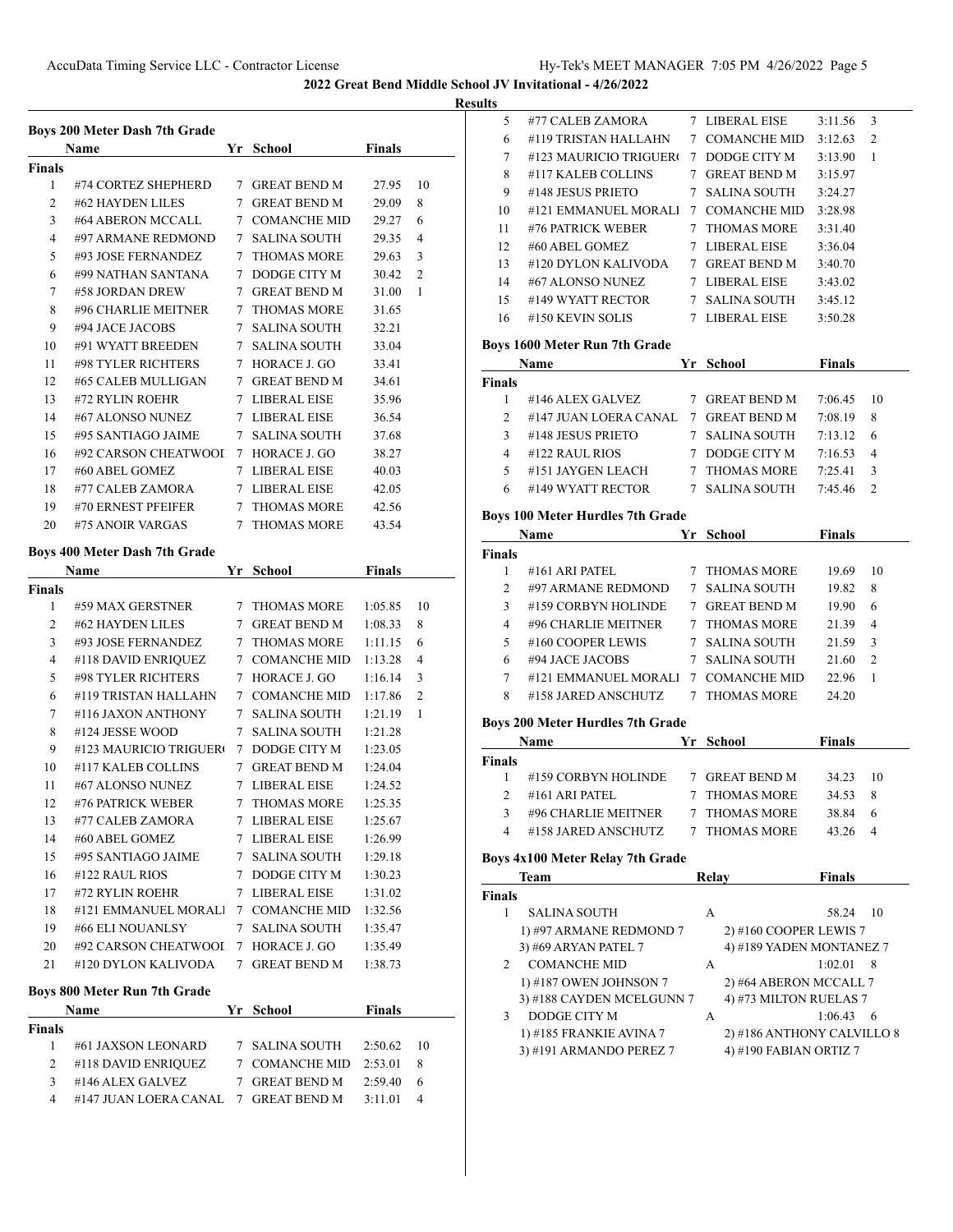|                     | Boys 4x200 Meter Relay 7th Grade                     |   |                                  |                                 |
|---------------------|------------------------------------------------------|---|----------------------------------|---------------------------------|
|                     | Team                                                 |   | Relay                            | Finals                          |
| <b>Finals</b>       |                                                      |   |                                  |                                 |
| 1                   | <b>THOMAS MORE</b>                                   |   | A                                | 2:04.86<br>10                   |
|                     | 1) #96 CHARLIE MEITNER 7                             |   | 2) #158 JARED ANSCHUTZ 7         |                                 |
|                     | 3) #161 ARI PATEL 7                                  |   | 4) #59 MAX GERSTNER 7            |                                 |
| 2                   | SALINA SOUTH                                         |   | А                                | 2:05.32<br>8                    |
|                     | 1) #69 ARYAN PATEL 7                                 |   | 2) #124 JESSE WOOD 7             |                                 |
|                     | 3) #160 COOPER LEWIS 7                               |   |                                  | 4) #189 YADEN MONTANEZ 7        |
| 3                   | <b>COMANCHE MID</b>                                  |   | А                                | 2:16.42<br>6                    |
|                     | 1) #187 OWEN JOHNSON 7                               |   | 2) #73 MILTON RUELAS 7           |                                 |
|                     | 3) #188 CAYDEN MCELGUNN 7                            |   | 4) #64 ABERON MCCALL 7           |                                 |
|                     | <b>GREAT BEND M</b>                                  |   | А                                | DO                              |
|                     | 1) #159 CORBYN HOLINDE 7                             |   | 2) #58 JORDAN DREW 7             |                                 |
|                     | 3) #74 CORTEZ SHEPHERD 7                             |   | 4) #65 CALEB MULLIGAN 7          |                                 |
|                     |                                                      |   |                                  |                                 |
|                     | Boys 4x400 Meter Relay 7th Grade                     |   |                                  |                                 |
|                     | Team                                                 |   | Relay                            | Finals                          |
| <b>Finals</b>       |                                                      |   |                                  |                                 |
| 1                   | <b>THOMAS MORE</b>                                   |   | A                                | 5:12.55<br>10                   |
|                     | 1) #208 LOGAN DAIL 7                                 |   |                                  | 2) #207 BRYNNON AYARZA 7        |
| 2                   | 3) #151 JAYGEN LEACH 7                               |   | 4) #93 JOSE FERNANDEZ 7<br>А     | 5:27.79<br>8                    |
|                     | <b>COMANCHE MID</b>                                  |   |                                  |                                 |
|                     | 1) #118 DAVID ENRIQUEZ 7<br>3) #121 EMMANUEL MORALES |   | 4) #73 MILTON RUELAS 7           | 2) #119 TRISTAN HALLAHN 7       |
| 3                   | <b>SALINA SOUTH</b>                                  |   | A                                | 6:15.97<br>6                    |
|                     |                                                      |   |                                  |                                 |
|                     | 1) #116 JAXON ANTHONY 7                              |   | 2) #149 WYATT RECTOR 7           |                                 |
|                     | 3) #66 ELI NOUANLSY 7                                |   | 4) #148 JESUS PRIETO 7           |                                 |
|                     | <b>Boys High Jump 7th Grade</b>                      |   |                                  |                                 |
|                     |                                                      |   |                                  |                                 |
|                     | Name                                                 |   | Yr School                        | Finals                          |
| <b>Finals</b>       |                                                      |   |                                  |                                 |
| 1                   | #161 ARI PATEL                                       | 7 | <b>THOMAS MORE</b>               | 4-08.00<br>10                   |
| 2                   | #93 JOSE FERNANDEZ                                   |   | 7 THOMAS MORE                    | 4-04.00<br>8                    |
| 3                   | #91 WYATT BREEDEN                                    |   | 7 SALINA SOUTH                   | 4-02.00<br>6                    |
| 4                   | #63 AARON MARTINEZ                                   |   | 8 DODGE CITY M                   | 4-00.00<br>4                    |
| ---                 | #72 RYLIN ROEHR                                      |   | 7 LIBERAL EISE                   | NΗ                              |
|                     | #70 ERNEST PFEIFER                                   |   | 7 THOMAS MORE                    | NH                              |
| ---                 | #124 JESSE WOOD                                      | 7 | SALINA SOUTH                     | NH                              |
| ---                 | #160 COOPER LEWIS                                    | 7 | SALINA SOUTH                     | NΗ                              |
|                     | #158 JARED ANSCHUTZ                                  |   | 7 THOMAS MORE                    | NΗ                              |
|                     |                                                      |   |                                  |                                 |
|                     | <b>Boys Pole Vault 7th Grade</b><br>Name             |   | Yr School                        | <b>Finals</b>                   |
| <b>Finals</b>       |                                                      |   |                                  |                                 |
| $\mathbf{1}$        | #59 MAX GERSTNER                                     |   | 7 THOMAS MORE                    | 9-00.00<br>10                   |
| $\overline{2}$      | #218 BLAKE STEIN                                     |   | 7 GREAT BEND M                   | 7-00.00<br>8                    |
| 3                   | #98 TYLER RICHTERS                                   |   | 7 HORACE J. GO                   | $6 - 06.00$<br>6                |
| 4                   | #217 SLAYDE APLEY                                    |   | 7 GREAT BEND M                   | 3.5<br>5-06.00                  |
| 4                   | #71 OSMAN RAMOS                                      |   | 7 DODGE CITY M                   | 5-06.00<br>3.5                  |
| ---                 | #219 CHASE STOUT                                     |   | 7 GREAT BEND M                   | NΗ                              |
|                     |                                                      |   |                                  |                                 |
|                     | <b>Boys Long Jump 7th Grade</b>                      |   |                                  |                                 |
|                     | Name                                                 |   | Yr School                        | <b>Finals</b>                   |
| <b>Finals</b>       |                                                      |   |                                  |                                 |
| 1<br>$\overline{2}$ | #74 CORTEZ SHEPHERD<br>#159 CORBYN HOLINDE           |   | 7 GREAT BEND M<br>7 GREAT BEND M | 10<br>15-07.00<br>14-05.00<br>8 |

| ults           |                                            |             |                                  |                     |                |
|----------------|--------------------------------------------|-------------|----------------------------------|---------------------|----------------|
| 3              | #61 JAXSON LEONARD                         |             | 7 SALINA SOUTH                   | 13-04.00            | 6              |
| 4              | #91 WYATT BREEDEN                          | 7           | <b>SALINA SOUTH</b>              | 13-00.00            | 4              |
| 5              | #62 HAYDEN LILES                           |             | 7 GREAT BEND M                   | 12-09.00            | 3              |
| 6              | #65 CALEB MULLIGAN                         | 7           | <b>GREAT BEND M</b>              | 11-10.00            | $\overline{2}$ |
| 7              | #119 TRISTAN HALLAHN                       |             | 7 COMANCHE MID 11-02.50          |                     | 1              |
| 8              | #76 PATRICK WEBER                          | 7           | <b>THOMAS MORE</b>               | 11-00.50            |                |
| 9              | #207 BRYNNON AYARZA                        | 7           | <b>THOMAS MORE</b>               | 10-03.50            |                |
| 10             | #149 WYATT RECTOR                          | 7           | <b>SALINA SOUTH</b>              | 9-10.50             |                |
| 11             | #70 ERNEST PFEIFER                         |             | 7 THOMAS MORE                    | 8-11.00             |                |
| 12             | #95 SANTIAGO JAIME                         |             | 7 SALINA SOUTH                   | 8-08.00             |                |
| $\overline{a}$ | #151 JAYGEN LEACH                          |             | 7 THOMAS MORE                    | <b>FOUL</b>         |                |
|                | <b>Boys Triple Jump 7th Grade</b>          |             |                                  |                     |                |
|                | Name                                       |             | Yr School                        | <b>Finals</b>       |                |
| Finals         |                                            |             |                                  |                     |                |
| 1              | #97 ARMANE REDMOND                         |             | 7 SALINA SOUTH                   | 26-11.00            | 10             |
| 2              | #189 YADEN MONTANEZ                        |             | 7 SALINA SOUTH                   | 26-03.50            | 8              |
| 3              | #151 JAYGEN LEACH                          | 7           | <b>THOMAS MORE</b>               | 24-09.50            | 6              |
| $\overline{4}$ | #92 CARSON CHEATWOOI                       | 7           | HORACE J. GO                     | 21-03.75            | 4              |
| 5              | #187 OWEN JOHNSON                          |             | 7 COMANCHE MID 21-03.25          |                     | 3              |
| 6              | #207 BRYNNON AYARZA                        |             | 7 THOMAS MORE                    | 19-00.75            | $\overline{2}$ |
| $---$          | #98 TYLER RICHTERS                         | $7^{\circ}$ | HORACE J. GO                     | <b>FOUL</b>         |                |
|                |                                            |             |                                  |                     |                |
|                | <b>Boys Shot Put 7th Grade</b>             |             |                                  |                     |                |
|                | Name                                       |             | Yr School                        | <b>Finals</b>       |                |
| Finals         | #256 TANNER GEIST                          | 7           | THOMAS MORE                      | 34-03.00            | 10             |
|                |                                            |             |                                  |                     |                |
| 1              |                                            |             |                                  |                     |                |
| 2              | #255 AUGUSTUS CORSAIR                      | 7           | <b>THOMAS MORE</b>               | 33-11.00            | 8              |
| 3              | #258 BOSTON SELLEK                         |             | 7 HORACE J. GO                   | 28-10.00            | 6              |
| 4              | #190 FABIAN ORTIZ                          |             | 7 DODGE CITY M                   | 26-09.00            | 4              |
| 5              | #217 SLAYDE APLEY                          |             | 7 GREAT BEND M                   | 24-05.00            | 3              |
| 6              | #261 JAXON WONDRA                          |             | 7 GREAT BEND M                   | 23-04.00            | $\overline{2}$ |
| 7              | #75 ANOIR VARGAS                           | 7           | <b>THOMAS MORE</b>               | 23-02.00            | 1              |
| 8              | #99 NATHAN SANTANA                         |             | 7 DODGE CITY M                   | 22-10.00            |                |
| 9              | #116 JAXON ANTHONY                         |             | 7 SALINA SOUTH                   | 21-11.00            |                |
| 10             | #259 ALEX VELASQUEZ                        |             | 7 LIBERAL EISE                   | 21-04.00            |                |
| 11             | #91 WYATT BREEDEN                          |             | 7 SALINA SOUTH                   | 20-09.00            |                |
| 12             | #260 WYATT WEBER                           |             | 7 COMANCHE MID 20-07.00          |                     |                |
| 13             | #188 CAYDEN MCELGUNN                       |             | 7 COMANCHE MID 20-06.00          |                     |                |
| 14             | #185 FRANKIE AVINA                         | 7           | DODGE CITY M                     | 20-04.00            |                |
| 15             | #208 LOGAN DAIL                            | 7           | <b>THOMAS MORE</b>               | 20-03.50            |                |
| 16             | #56 DEREK BRIDGES                          |             | 7 HORACE J. GO                   | 20-01.00            |                |
| 17             | #57 SAWYER COOK                            |             | 7 SALINA SOUTH                   | 18-03.00            |                |
| 18             | #219 CHASE STOUT                           |             | 7 GREAT BEND M                   | 17-08.00            |                |
| 19             | #150 KEVIN SOLIS                           |             | 7 LIBERAL EISE                   | 16-10.00            |                |
| 20             | #257 KEVIN RIVERA-ROM                      |             | 7 SALINA SOUTH                   | 10-05.00            |                |
|                | <b>Boys Discus Throw 7th Grade</b>         |             |                                  |                     |                |
|                | Name                                       |             | Yr School                        | <b>Finals</b>       |                |
| <b>Finals</b>  |                                            |             |                                  |                     |                |
| 1              | #257 KEVIN RIVERA-ROM.                     |             | 7 SALINA SOUTH                   | 104-00.50           | 10             |
| 2              | #256 TANNER GEIST                          | 7           | <b>THOMAS MORE</b>               | 95-04               | 8              |
| 3              | #255 AUGUSTUS CORSAIR                      | 7           | <b>THOMAS MORE</b>               | 84-10.50            | 6              |
| 4              | #56 DEREK BRIDGES                          |             | 7 HORACE J. GO                   | 71-05               | 4              |
| 5              | #259 ALEX VELASQUEZ                        |             | 7 LIBERAL EISE                   | 69-00               | 3              |
| 6<br>7         | #217 SLAYDE APLEY<br>#186 ANTHONY CALVILLC |             | 7 GREAT BEND M<br>8 DODGE CITY M | 66-02.25<br>$63-10$ | 2<br>1         |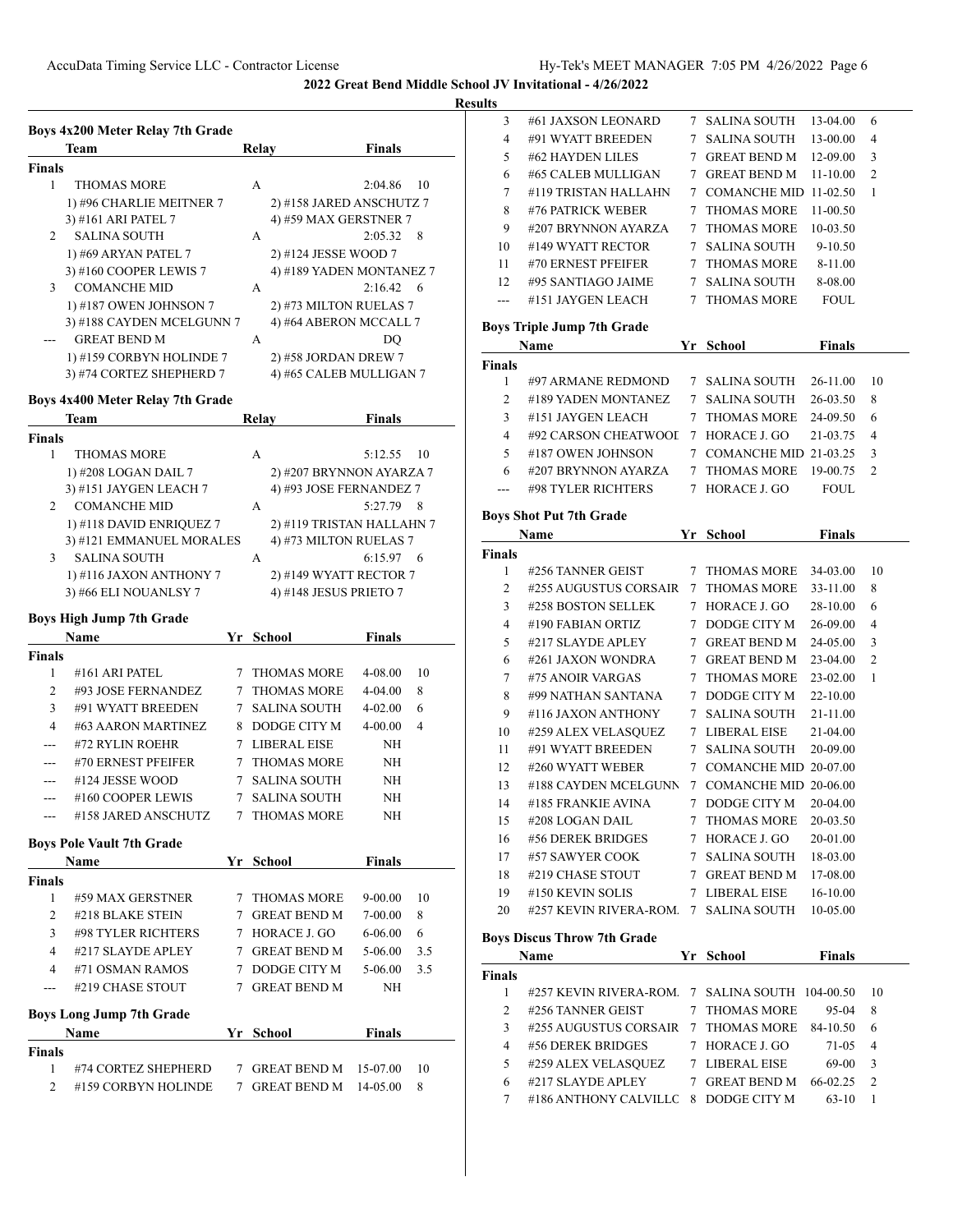**Results**

|                                     | Finals  (Boys Discus Throw 7th Grade) |    |                         |               |                |
|-------------------------------------|---------------------------------------|----|-------------------------|---------------|----------------|
|                                     | Name                                  |    | Yr School               | Finals        |                |
| 8                                   | #190 FABIAN ORTIZ                     |    | 7 DODGE CITY M          | 61-11         |                |
| 9                                   | #260 WYATT WEBER                      |    | 7 COMANCHE MID 59-09.25 |               |                |
| 10                                  | #258 BOSTON SELLEK                    |    | 7 HORACE J. GO          | 55-05         |                |
| 11                                  | #219 CHASE STOUT                      |    | 7 GREAT BEND M          | 54-04         |                |
| 12                                  | #261 JAXON WONDRA                     |    | 7 GREAT BEND M          | 50-00         |                |
| 13                                  | #188 CAYDEN MCELGUNN                  |    | 7 COMANCHE MID 47-04.50 |               |                |
| 14                                  | #191 ARMANDO PEREZ                    |    | 7 DODGE CITY M          | 47-01.50      |                |
| 15                                  | #75 ANOIR VARGAS                      |    | 7 THOMAS MORE           | 46-00         |                |
| 16                                  | #208 LOGAN DAIL                       |    | 7 THOMAS MORE           | $43 - 03$     |                |
| 17                                  | #92 CARSON CHEATWOOL                  |    | 7 HORACE J. GO          | $42 - 11$     |                |
| 18                                  | #187 OWEN JOHNSON                     |    | 7 COMANCHE MID 40-09.50 |               |                |
| 19                                  | #94 JACE JACOBS                       |    | 7 SALINA SOUTH          | $40 - 02$     |                |
| 20                                  | #150 KEVIN SOLIS                      |    | 7 LIBERAL EISE          | 34-09         |                |
|                                     | <b>Boys 100 Meter Dash 8th Grade</b>  |    |                         |               |                |
|                                     | Name                                  |    | Yr School               | Finals        |                |
| <b>Finals</b>                       |                                       |    |                         |               |                |
| 1                                   | #3 KOLBY BURNHAM                      |    | 8 GREAT BEND M          | 13.02         | 10             |
| $\overline{c}$                      | #7 ELIAS CORDERO                      |    | 8 COMANCHE MID          | 13.04         | 8              |
| 3                                   | #6 GABRIEL COLLAZO                    |    | 8 HORACE J. GO          | 14.49         | 6              |
| 4                                   | #2 HAWK ANDREWSON                     |    | 8 SALINA SOUTH          | 14.75         | 4              |
| 5                                   | #4 ALLEN CASTILLO                     |    | 8 LIBERAL EISE          | 14.99         | 3              |
| 6                                   | #5 HUNTER COLE                        |    | 8 SALINA SOUTH          | 15.22         | 2              |
| 7                                   | #13 ETHAN REEVES                      |    | 8 LIBERAL EISE          | 15.65         | 1              |
| 8                                   | #16 CADEN URIAS                       |    | 8 LIBERAL EISE          | 15.66         |                |
| 9                                   | #14 BLAISE STAAB                      | 8  | <b>THOMAS MORE</b>      | 15.70         |                |
| 10                                  | #1 MANUEL AGULIAR                     |    | 8 SALINA SOUTH          | 15.74         |                |
| 11                                  | #12 BRYDON PERRY                      |    | 8 SALINA SOUTH          | 15.85         |                |
| 12                                  | #10 HUGO MONTES                       |    | 8 DODGE CITY M          | 15.99         |                |
| 13                                  | #9 KARIM MARTIN                       |    | 8 HORACE J. GO          | 16.08         |                |
| 14                                  | #17 XZIER WRIGHT                      |    | 8 HORACE J. GO          | 16.18         |                |
| 15                                  | #8 JONATHAN IBARRA                    | 8  | HORACE J. GO            | 16.18         |                |
|                                     |                                       |    |                         |               |                |
|                                     |                                       |    |                         |               |                |
|                                     | Boys 200 Meter Dash 8th Grade<br>Name |    | Yr School               | <b>Finals</b> |                |
|                                     |                                       |    |                         |               |                |
| 1                                   | #78 JOHNNY GARZA                      | 8  | HORACE J. GO            | 27.58         | 10             |
| 2                                   | #3 KOLBY BURNHAM                      | 8. | <b>GREAT BEND M</b>     | 28.87         | 8              |
| 3                                   | #81 PETER PHONTHACHA                  | 8. | <b>SALINA SOUTH</b>     | 30.49         | 6              |
| 4                                   | #2 HAWK ANDREWSON                     | 8  | <b>SALINA SOUTH</b>     | 31.78         | 4              |
| 5                                   | #79 JALEN JAGELS                      |    | 8 HORACE J. GO          | 32.38         | 3              |
| 6                                   | #4 ALLEN CASTILLO                     |    | 8 LIBERAL EISE          | 33.40         | $\overline{c}$ |
| 7                                   | #13 ETHAN REEVES                      |    | 8 LIBERAL EISE          | 33.65         | 1              |
| 8                                   | #12 BRYDON PERRY                      |    | 8 SALINA SOUTH          | 33.83         |                |
| 9                                   | #1 MANUEL AGULIAR                     |    | 8 SALINA SOUTH          | 34.72         |                |
| 10                                  | #10 HUGO MONTES                       |    | 8 DODGE CITY M          | 35.13         |                |
| 11                                  | #16 CADEN URIAS                       |    | 8 LIBERAL EISE          | 35.41         |                |
| 12                                  | #9 KARIM MARTIN                       |    | 8 HORACE J. GO          | 35.43         |                |
| 13                                  | #8 JONATHAN IBARRA                    | 8. | HORACE J. GO            | 37.04         |                |
|                                     | Boys 400 Meter Dash 8th Grade         |    |                         |               |                |
|                                     | Name                                  |    | Yr School               | <b>Finals</b> |                |
| <b>Finals</b><br><b>Finals</b><br>1 | #78 JOHNNY GARZA                      |    | 8 HORACE J. GO          | 1:07.54       | 10             |

| LN. |                       |    |                     |         |                |
|-----|-----------------------|----|---------------------|---------|----------------|
| 3   | #111 JASYN EDWARDS    | 8. | <b>SALINA SOUTH</b> | 1:11.30 | 6              |
| 4   | #112 ANTHONY FAREL A  | 8  | <b>GREAT BEND M</b> | 1:13.04 | 4              |
| 5   | #5 HUNTER COLE        | 8  | <b>SALINA SOUTH</b> | 1:13.97 | 3              |
| 6   | $#16$ CADEN URIAS     | 8  | LIBERAL EISE        | 1:15.01 | $\overline{c}$ |
| 7   | #79 JALEN JAGELS      | 8  | HORACE J. GO        | 1:16.01 | 1              |
| 8   | #110 ETHAN ACKERMAN   | 8  | HORACE J. GO        | 1:16.30 |                |
| 9   | #14 BLAISE STAAB      | 8  | <b>THOMAS MORE</b>  | 1:16.62 |                |
| 10  | #1 MANUEL AGULIAR     | 8  | <b>SALINA SOUTH</b> | 1:18.35 |                |
| 11  | #12 BRYDON PERRY      | 8  | <b>SALINA SOUTH</b> | 1:19.56 |                |
| 12  | #13 ETHAN REEVES      | 8  | LIBERAL EISE        | 1:22.61 |                |
| 13  | #114 JEYSON HOLGUIN   | 8  | HORACE J. GO        | 1:25.02 |                |
| 14  | #113 EMILIANO GONZALE | 8  | DODGE CITY M        | 1:38.96 |                |

## **Boys 800 Meter Run 8th Grade**

|               | Name                   | Yr | School              | <b>Finals</b> |                |
|---------------|------------------------|----|---------------------|---------------|----------------|
| <b>Finals</b> |                        |    |                     |               |                |
| 1             | #143 ELIAN MORENO      | 8. | SALINA SOUTH        | 2:45.61       | 10             |
| 2             | #144 LIAM PLATA        | 8  | DODGE CITY M        | 2:49.65       | 8              |
| 3             | #141 ETHAN DETRICH     | 8  | <b>GREAT BEND M</b> | 2:51.02       | 6              |
| 4             | #140 CALVIN DAVIS      | 8  | <b>SALINA SOUTH</b> | 2:53.99       | 4              |
| 5             | #4 ALLEN CASTILLO      | 8  | LIBERAL EISE        | 2:55.30       | 3              |
| 6             | #112 ANTHONY FABELA    | 8  | <b>GREAT BEND M</b> | 3:04.88       | $\overline{2}$ |
| 7             | #111 JASYN EDWARDS     | 8  | <b>SALINA SOUTH</b> | 3:05.48       | 1              |
| 8             | #139 VAN COTTEN        |    | 8 SALINA SOUTH      | 3:05.51       |                |
| 9             | #110 ETHAN ACKERMAN    | 8  | HORACE J. GO        | 3:06.30       |                |
| 10            | #13 ETHAN REEVES       | 8  | LIBERAL EISE        | 3:10.21       |                |
| 11            | #142 CHRISTOPHER JUARI | 8  | DODGE CITY M        | 3:10.24       |                |
| 12            | #16 CADEN URIAS        | 8  | LIBERAL EISE        | 3:13.74       |                |
| 13            | #145 JOSIAH RIDGWAY    | 8  | <b>COMANCHE MID</b> | 4:01.30       |                |

#### **Boys 1600 Meter Run 8th Grade**

|               | <b>Name</b>            | Yr | School              | <b>Finals</b> |               |
|---------------|------------------------|----|---------------------|---------------|---------------|
| <b>Finals</b> |                        |    |                     |               |               |
|               | #143 ELIAN MORENO      | 8. | - SALINA SOUTH      | 6:06.11       | 10            |
|               | #141 ETHAN DETRICH     | 8. | <b>GREAT BEND M</b> | 6:25.20       | 8             |
| ٩             | #140 CALVIN DAVIS      |    | 8 SALINA SOUTH      | 6:32.21       | 6             |
| 4             | #81 PETER PHONTHACHA   | 8. | - SALINA SOUTH      | 6:36.02       | 4             |
| 5             | #144 LIAM PLATA        | 8  | DODGE CITY M        | 6:51.96       | 3             |
| 6             | #142 CHRISTOPHER JUARI | 8  | DODGE CITY M        | 7:20.97       | $\mathcal{D}$ |
|               | #113 EMILIANO GONZALE  | 8  | DODGE CITY M        | 9:41.65       |               |
|               |                        |    |                     |               |               |

#### **Boys 3200 Meter Run 8th Grade**

|                    | Name                                    | Yr | <b>School</b>         | <b>Finals</b> |                |
|--------------------|-----------------------------------------|----|-----------------------|---------------|----------------|
| <b>Finals</b><br>1 | #145 JOSIAH RIDGWAY                     | 8  | COMANCHE MID 18:34.89 |               | 10             |
|                    | <b>Boys 100 Meter Hurdles 8th Grade</b> |    |                       |               |                |
|                    | Name                                    | Yr | School                | Finals        |                |
| <b>Finals</b>      |                                         |    |                       |               |                |
| 1                  | #7 ELIAS CORDERO                        | 8  | <b>COMANCHE MID</b>   | 18.15         | 10             |
| 2                  | #172 ANGEL JUAREZ                       | 8  | <b>COMANCHE MID</b>   | 19.20         | 8              |
| 3                  | #5 HUNTER COLE                          | 8  | <b>SALINA SOUTH</b>   | 19.87         | 6              |
| 4                  | #173 BROGAN UNRUH                       | 8  | <b>GREAT BEND M</b>   | 19.88         | 4              |
| 5                  | #170 KEVIN DREILING                     | 8  | HORACE J. GO          | 20.25         | 3              |
| 6                  | #139 VAN COTTEN                         | 8  | <b>SALINA SOUTH</b>   | 20.56         | $\mathfrak{D}$ |
| 7                  | #81 PETER PHONTHACHA                    | 8  | <b>SALINA SOUTH</b>   | 20.67         | 1              |
| 8                  | #169 HAYDEN BUHRLE                      | 8  | <b>COMANCHE MID</b>   | 21.35         |                |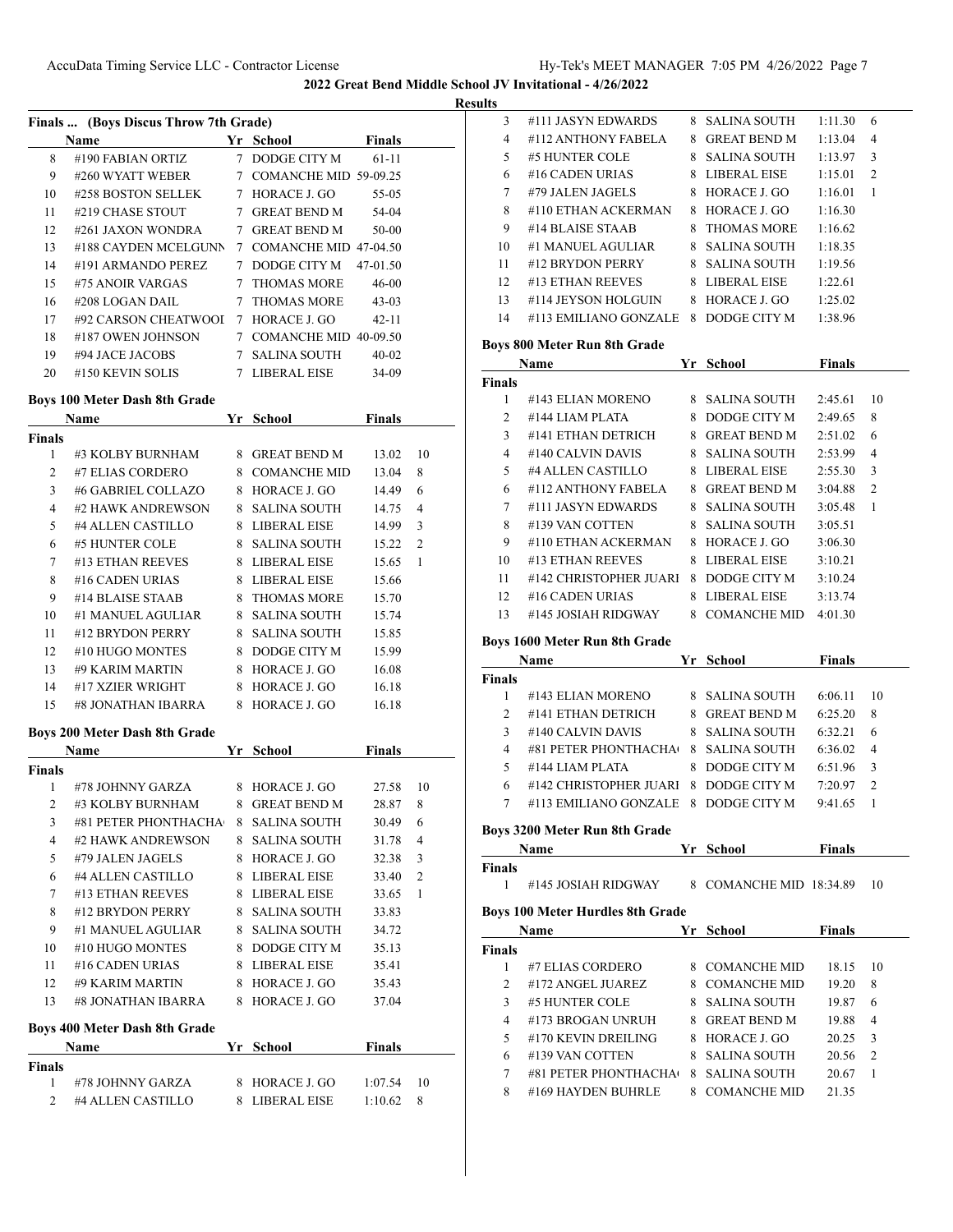|                     | Finals  (Boys 100 Meter Hurdles 8th Grade)<br>Name   |    | Yr School                                          | <b>Finals</b>                 |
|---------------------|------------------------------------------------------|----|----------------------------------------------------|-------------------------------|
| 9                   | #171 JUAN ESCOBEDO                                   |    | 8 SALINA SOUTH                                     | 21.94                         |
|                     |                                                      |    |                                                    |                               |
|                     | <b>Boys 200 Meter Hurdles 8th Grade</b>              |    |                                                    |                               |
|                     | Name                                                 |    | Yr School                                          | Finals                        |
| <b>Finals</b>       |                                                      |    |                                                    |                               |
| 1                   | #7 ELIAS CORDERO                                     |    | 8 COMANCHE MID                                     | 30.97<br>10                   |
| 2                   | #170 KEVIN DREILING                                  | 8  | HORACE J. GO                                       | 34.32<br>8                    |
| 3                   | #173 BROGAN UNRUH                                    | 8. | <b>GREAT BEND M</b>                                | 6<br>34.99                    |
| $\overline{4}$      | #81 PETER PHONTHACHA                                 | 8. | <b>SALINA SOUTH</b>                                | $\overline{4}$<br>36.17       |
| 5                   | #5 HUNTER COLE                                       | 8. | <b>SALINA SOUTH</b>                                | 37.61<br>3                    |
| 6                   | #139 VAN COTTEN                                      | 8  | <b>SALINA SOUTH</b>                                | $\overline{c}$<br>38.83       |
| 7                   | #171 JUAN ESCOBEDO                                   |    | 8 SALINA SOUTH                                     | 39.65<br>1                    |
|                     | Boys 4x100 Meter Relay 8th Grade                     |    |                                                    |                               |
|                     | Team                                                 |    | Relay                                              | Finals                        |
| <b>Finals</b>       |                                                      |    |                                                    |                               |
| 1                   | <b>SALINA SOUTH</b>                                  |    | A                                                  | 55.68<br>10                   |
|                     | 1) #193 JASE MARTINEZ 8                              |    | 2) #196 JOSH SOTO 8                                |                               |
|                     | 3) #197 AIDEN SPEILMAN 8                             |    | 4) #195 ROWAN RIDDICK 8                            |                               |
| 2                   | <b>COMANCHE MID</b>                                  |    | А                                                  | 58.12<br>8                    |
|                     | 1) #169 HAYDEN BUHRLE 8                              |    | 2) #7 ELIAS CORDERO 8                              |                               |
|                     | 3) #172 ANGEL JUAREZ 8                               |    | 4) #194 ALDO REYES 8                               |                               |
| 3                   | HORACE J. GO                                         |    | A                                                  | 1:00.86<br>6                  |
|                     | 1) #170 KEVIN DREILING 8                             |    | 2) #17 XZIER WRIGHT 8                              |                               |
|                     | 3) #114 JEYSON HOLGUIN 8                             |    | 4) #6 GABRIEL COLLAZO 8                            |                               |
| 4                   | DODGE CITY M                                         |    | А                                                  | 1:06.52<br>4                  |
|                     | 1) #198 ANTHONY THOMAS 8                             |    | 2) #11 BENJAMIN NAVARRETE :                        |                               |
|                     | 3) #192 CESAR BRAVO 8                                |    | 4) #10 HUGO MONTES 8                               |                               |
|                     |                                                      |    |                                                    |                               |
|                     | Boys 4x200 Meter Relay 8th Grade                     |    |                                                    |                               |
|                     | Team                                                 |    | Relay                                              | <b>Finals</b>                 |
|                     |                                                      |    |                                                    |                               |
|                     |                                                      |    |                                                    |                               |
| <b>Finals</b><br>1  | <b>SALINA SOUTH</b>                                  |    | А                                                  | 2:01.49<br>10                 |
|                     | 1) #193 JASE MARTINEZ 8                              |    | 2) #196 JOSH SOTO 8                                |                               |
|                     | 3) #197 AIDEN SPEILMAN 8                             |    | 4) #195 ROWAN RIDDICK 8                            |                               |
| 2                   | <b>COMANCHE MID</b>                                  |    | А                                                  | 2:07.82<br>8                  |
|                     | 1) #169 HAYDEN BUHRLE 8                              |    | 2) #203 ROMEO CONEY 8                              |                               |
|                     | 3) #202 GONZALEZ ANGEL 9                             |    | 4) #204 BRYAN MARTINEZ 8                           |                               |
| 3                   | HORACE J. GO                                         |    | А                                                  | 2:21.78<br>6                  |
|                     | 1) #8 JONATHAN IBARRA 8                              |    | 2) #9 KARIM MARTIN 8                               |                               |
|                     | 3) #17 XZIER WRIGHT 8                                |    | 4) #6 GABRIEL COLLAZO 8                            |                               |
|                     | Boys 4x400 Meter Relay 8th Grade                     |    |                                                    |                               |
|                     | Team                                                 |    | Relay                                              | Finals                        |
| <b>Finals</b>       |                                                      |    |                                                    |                               |
| 1                   | SALINA SOUTH                                         |    | A                                                  | 10<br>4:57.40                 |
|                     |                                                      |    |                                                    |                               |
|                     | 1) #193 JASE MARTINEZ 8<br>3) #205 LANDER ALVARADO 8 |    | 2) #143 ELIAN MORENO 8<br>4) #197 AIDEN SPEILMAN 8 |                               |
|                     |                                                      |    |                                                    |                               |
|                     | <b>Boys High Jump 8th Grade</b>                      |    |                                                    |                               |
|                     | Name                                                 |    | Yr School                                          | <b>Finals</b>                 |
| <b>Finals</b>       |                                                      |    |                                                    |                               |
| 1                   | #197 AIDEN SPEILMAN                                  |    | 8 SALINA SOUTH                                     | 4-08.00<br>10                 |
| 2                   | #170 KEVIN DREILING                                  | 8  | HORACE J. GO                                       | 8<br>4-06.00                  |
| 3<br>$\overline{4}$ | #2 HAWK ANDREWSON<br>#195 ROWAN RIDDICK              | 8. | SALINA SOUTH<br>SALINA SOUTH                       | 4-04.00<br>6<br>4<br>J4-04.00 |

| uns            |                                            |        |                                             |               |                |
|----------------|--------------------------------------------|--------|---------------------------------------------|---------------|----------------|
| 5              | #140 CALVIN DAVIS                          |        | 8 SALINA SOUTH                              | 4-02.00       | 3              |
|                | <b>Boys Pole Vault 8th Grade</b>           |        |                                             |               |                |
|                | Name                                       |        | Yr School                                   | <b>Finals</b> |                |
| Finals         |                                            |        |                                             |               |                |
| 1              | #110 ETHAN ACKERMAN                        |        | 8 HORACE J. GO                              | 8-00.00       | 10             |
|                | <b>Boys Long Jump 8th Grade</b>            |        |                                             |               |                |
|                | <b>Name</b>                                |        | Yr School                                   | Finals        |                |
| Finals         |                                            |        |                                             |               |                |
| 1              | #3 KOLBY BURNHAM                           |        | 8 GREAT BEND M                              | 14-10.00      | 10             |
| 2              | #173 BROGAN UNRUH                          |        | 8 GREAT BEND M                              | 13-07.00      | 8              |
| 3              | #141 ETHAN DETRICH                         |        | 8 GREAT BEND M                              | 13-05.50      | 6              |
| $\overline{4}$ | #111 JASYN EDWARDS                         |        | 8 SALINA SOUTH                              | 13-00.50      | 4              |
| 5              | #204 BRYAN MARTINEZ                        |        | 8 COMANCHE MID 11-11.00                     |               | 3              |
| 6              | #79 JALEN JAGELS                           |        | 8 HORACE J. GO                              | 11-10.00      | 2              |
| 7              | #114 JEYSON HOLGUIN                        |        | 8 HORACE J. GO                              | 11-07.00      | 1              |
| 8              | #2 HAWK ANDREWSON                          |        | 8 SALINA SOUTH                              | 10-09.50      |                |
| 9              | #215 DANIEL ARDIS                          |        | 8 SALINA SOUTH                              | 10-05.00      |                |
| 10             | #6 GABRIEL COLLAZO                         |        | 8 HORACE J. GO                              | 10-03.50      |                |
| 11             | #17 XZIER WRIGHT                           |        | 8 HORACE J. GO                              | 10-02.00      |                |
| 12             | #171 JUAN ESCOBEDO                         |        | 8 SALINA SOUTH                              | 10-00.50      |                |
|                | <b>Boys Triple Jump 8th Grade</b>          |        |                                             |               |                |
|                | Name                                       |        | Yr School                                   | Finals        |                |
| <b>Finals</b>  |                                            |        |                                             |               |                |
| 1              | #78 JOHNNY GARZA                           |        | 8 HORACE J. GO 31-02.00                     |               | 10             |
| 2              | #139 VAN COTTEN                            |        | 8 SALINA SOUTH                              | 28-03.25      | 8              |
| 3              | #79 JALEN JAGELS                           |        | 8 HORACE J. GO                              | 27-08.00      | 6              |
| $\overline{4}$ | #204 BRYAN MARTINEZ                        |        | 8 COMANCHE MID 24-00.75                     |               | 4              |
| 5              | #169 HAYDEN BUHRLE                         |        | 8 COMANCHE MID 23-11.50                     |               | 3              |
| 6              | #145 JOSIAH RIDGWAY                        |        | 8 COMANCHE MID 22-09.00                     |               | $\overline{2}$ |
| 7              | #171 JUAN ESCOBEDO                         |        | 8 SALINA SOUTH 22-06.00                     |               | 1              |
| 8              | #1 MANUEL AGULIAR                          |        | 8 SALINA SOUTH                              | 21-10.75      |                |
| 9              | #215 DANIEL ARDIS                          |        | 8 SALINA SOUTH                              | 21-02.00      |                |
| $---$          | #203 ROMEO CONEY                           |        | 8 COMANCHE MID                              | <b>FOUL</b>   |                |
|                | <b>Boys Shot Put 8th Grade</b>             |        |                                             |               |                |
|                | Name                                       |        | Yr School                                   | <b>Finals</b> |                |
| Finals         |                                            |        |                                             |               |                |
| 1              | #194 ALDO REYES                            |        | 8 COMANCHE MID 35-03.00                     |               | 10             |
| 2              | #238 RYDER MORRIS                          |        | 7 GREAT BEND M                              | 33-10.00      | 8              |
| 3              | #239 JACE POSTLETHWAIT                     |        | 8 GREAT BEND M                              | 32-11.00      | 6              |
| 4              | #232 OLIVER DEAL                           |        | 8 HORACE J. GO                              | 31-03.00      | 4              |
| 5              | #192 CESAR BRAVO                           | 8.     | DODGE CITY M                                | 28-08.00      | 3              |
| 6              | #236 AUSTIN KRAFT                          | 8.     | <b>SALINA SOUTH</b>                         | 28-04.00      | 2              |
| 7              | #240 BRAYDEN PRATTER                       | 8      | COMANCHE MID 27-03.00                       |               | 1              |
| 8              | #237 EVERIC MCKINLEY                       | 8      | DODGE CITY M                                | 27-02.00      |                |
| 9              | #235 AIDEN JANAS                           | 8.     | HORACE J. GO                                | 26-04.00      |                |
| 10             | #205 LANDER ALVARADO                       | 8      | SALINA SOUTH                                | 23-09.00      |                |
| 11             | #231 LOGAN CORNISH                         | 8      | HORACE J. GO                                | 23-03.00      |                |
| 12<br>13       | #233 JEREMIAS ESTEBANI<br>#14 BLAISE STAAB | 8<br>8 | COMANCHE MID 22-10.00<br><b>THOMAS MORE</b> | 22-08.00      |                |
| 13             | #234 ALEXANDER HERNA                       | 8      | DODGE CITY M                                | 22-08.00      |                |
| 15             | #241 LAWRENCE UNDERW                       | 8      | <b>SALINA SOUTH</b>                         | 20-04.00      |                |
| 16             | #203 ROMEO CONEY                           | 8      | COMANCHE MID 17-08.00                       |               |                |
| 17             | #215 DANIEL ARDIS                          | 8.     | <b>SALINA SOUTH</b>                         | 16-05.00      |                |
|                |                                            |        |                                             |               |                |